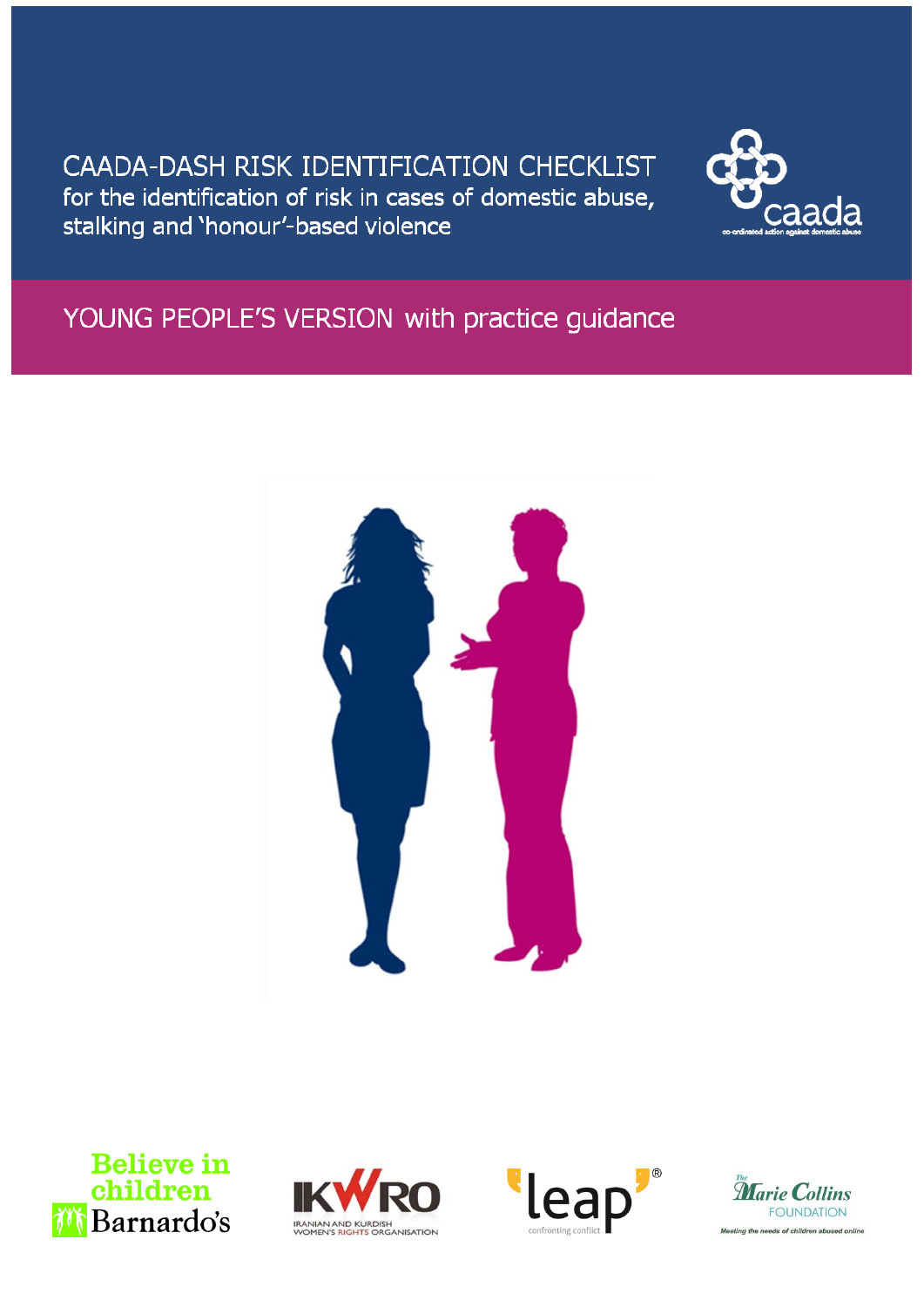| CULTERIS                                                                |    |
|-------------------------------------------------------------------------|----|
| <b>Introduction</b>                                                     | 3  |
| The aim of the Checklist and guidance                                   | 3  |
| <b>Using the Young People's Checklist</b>                               | 4  |
| Before you begin                                                        | 4  |
| Using the Checklist                                                     | 4  |
| Notes on the use of language                                            | 6  |
| CAADA-DASH Risk Identification Checklist (RIC) - Young People's Version | 7  |
| The aims of the Checklist                                               | 7  |
| Recommended referral criteria to MARAC                                  | 7  |
| What the Checklist is not                                               | 8  |
| CAADA-DASH Risk Identification Checklist - Young People's Version       | 9  |
| Accompanying guidance to the Young People's Checklist                   | 14 |
| Revealing the results to your client                                    | 27 |

 $Contone$ 

This document is based on the original CAADA-DASH Risk Identification Checklist, which was developed in partnership with Laura Richards, Consultant Violence Adviser to ACPO, and piloted with Advance, Blackburn with Darwen Women's Aid, Berkshire East Family Safety Unit and the Blackpool MARAC, with expert input from Cafcass, Respect, Jan Pickles, Dr Amanda Robinson, James Rowlands and Jasvinder Sanghera.

We are grateful to the young people who helped us to develop this version of the tool and to Barnardo's, IKWRO and Leap: Confronting Conflict for convening the young people's advisory panels.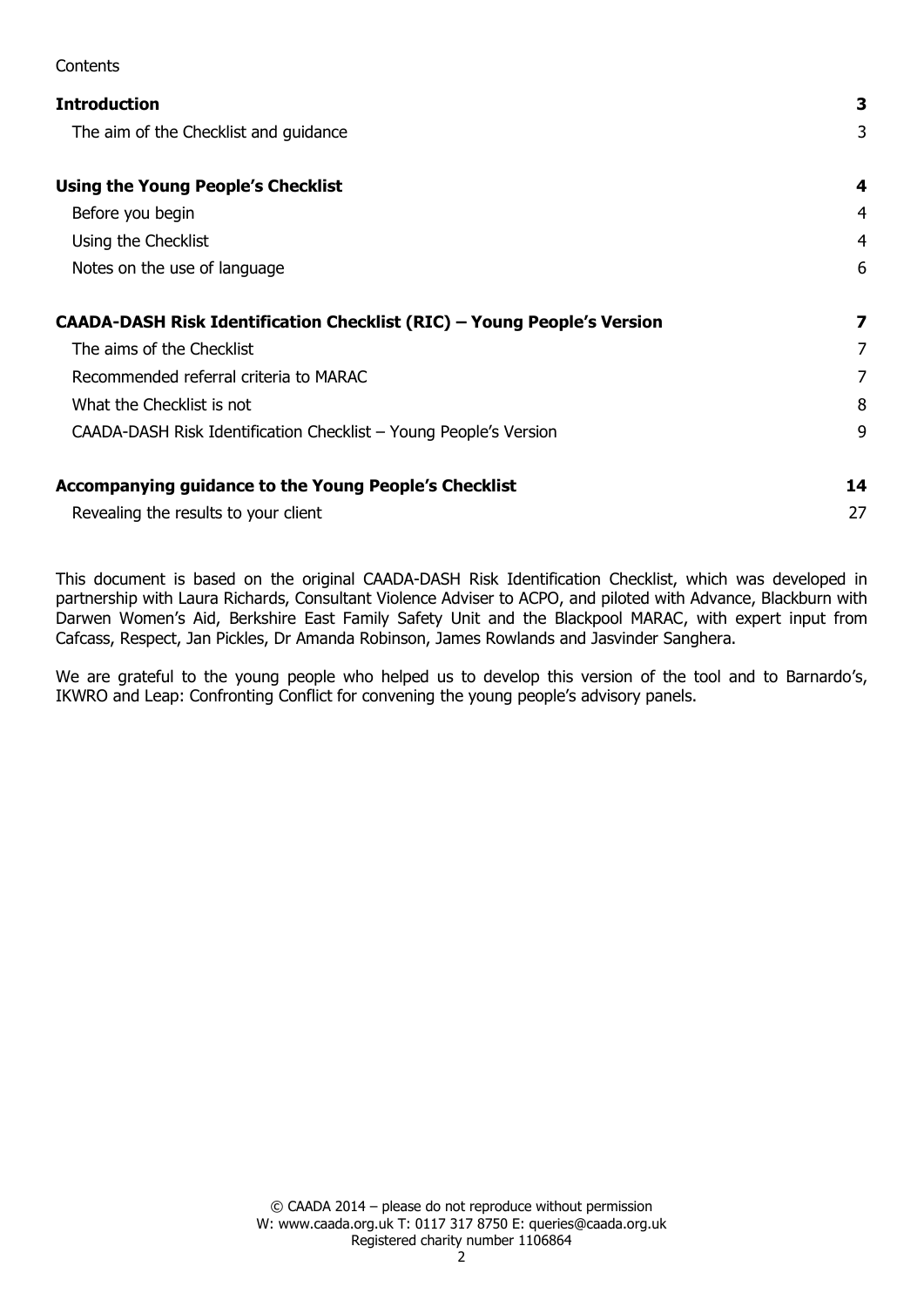<span id="page-2-0"></span>The **CAADA-DASH Risk Identification Checklist (RIC)** for the identification of risk in cases of domestic abuse, stalking and 'honour'-based violence in young people's relationships has been amended from the original version, designed for use with adults in 2009. This **Young People's Checklist** will allow you to apply the wide ranging research available on risk in adult cases of domestic abuse, combined with the more limited evidence base that relates to young people experiencing intimate partner abuse, and use it to begin the risk assessment process with a young person who is being harmed within a relationship.

This Checklist forms part of the **Young People's Programme** and will be piloted during 2013 and 2014 alongside the collection of data through the work of **Young People's Violence Advisors** (YPVAs) and other practitioners trained to work with young people and/or domestic abuse. The form will be reviewed from April 2014.

## <span id="page-2-1"></span>THE AIM OF THE CHECKLIST AND GUIDANCE

This Young People's Checklist will help you to identify known risks in domestic abuse and include specific considerations in relation to young people to inform your professional judgment. It will help you to identify suitable cases to be reviewed at a MARAC and inform referrals to children's social care.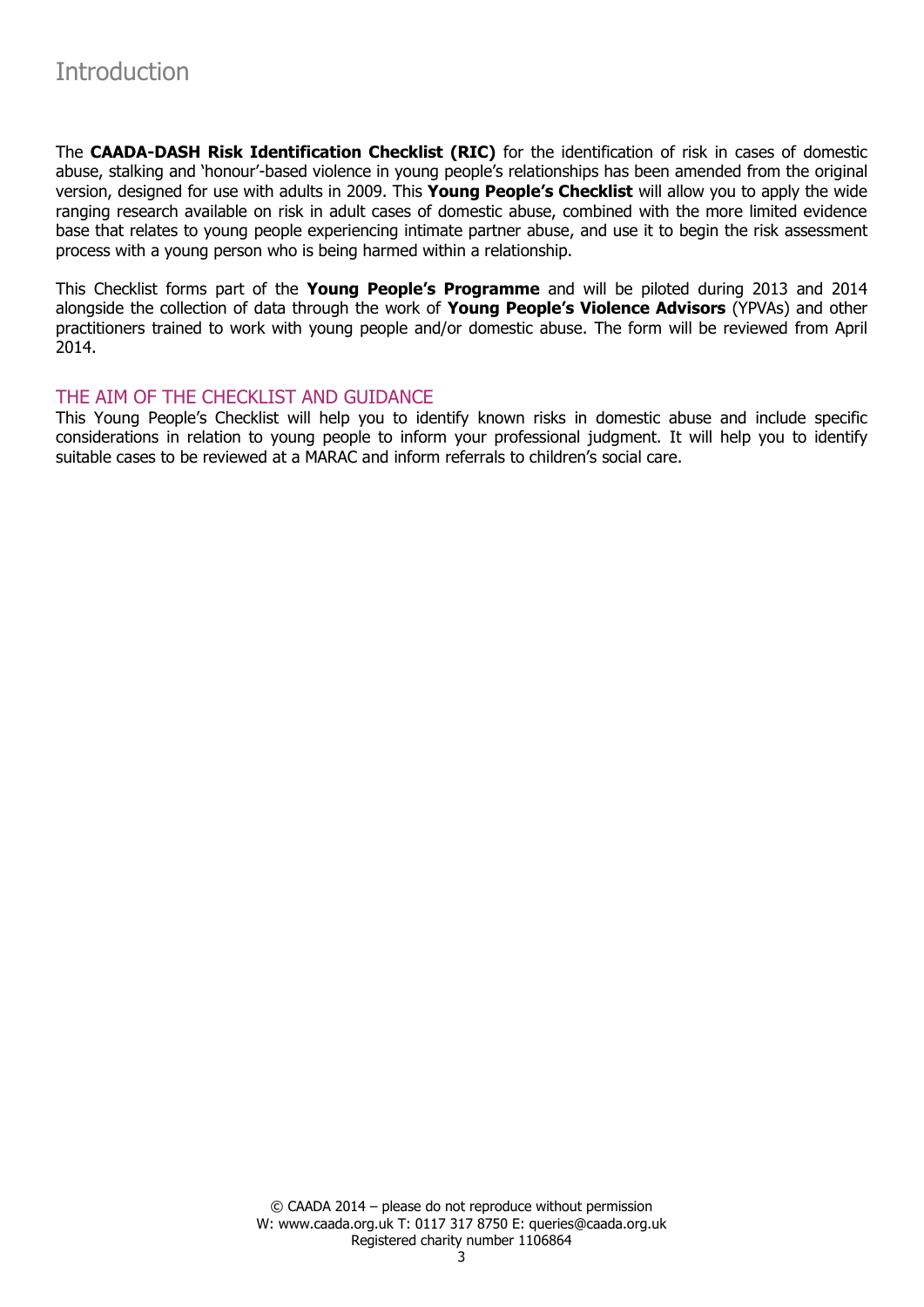## <span id="page-3-1"></span><span id="page-3-0"></span>BEFORE YOU BEGIN

## **Introducing the Checklist to your client**

- $\checkmark$  Take time to familiarise yourself with the Young People's Checklist before beginning work with your first client. This will help to ensure you feel confident about the relevance and implications of each question.
- $\checkmark$  Whilst it is vital to work through the Young People's Checklist quickly in order to gain an understanding of the client's situation, it is also important that a relationship with clear boundaries is created first where safety and trust is informed by active listening. The young people consulted during the development of the Checklist were clear that they would respond best to the questions if they had an existing relationship with the person who was asking them.
- $\checkmark$  Explore the young person's understanding of what abuse is, helping them to define what the word means to them and identify how it relates to their own experience.
- Introduce the concept of risk to your client. Explain why you are asking these questions, what you will do with the answers, how it will help you as a professional and how it will help the young person. You must also be clear as to who else might see this information.
- $\checkmark$  Avoid using jargon; opt for plain, simple language.

#### **Confidentiality and safeguarding**

- $\checkmark$  It is important to explain your confidentiality and information sharing policies before beginning to ask the questions. You should be clear that, in most cases, the experience of relationship abuse by a young person will be a safeguarding issue and require a referral to the safeguarding children team. This will create transparency and clarity for the young person about how and when the information they disclose might be used and shared.
- $\checkmark$  Wherever possible, you should ask the young person to sign a form confirming that they understand and consent to these policies. Alternatively explain that, if they agree, you will sign on their behalf confirming they have understood and consented to the policy over the telephone.

#### **Safety considerations**

- $\checkmark$  Establish with the young person how much time they have to talk to you and whether it is safe for them to do so.
- $\check{\phantom{\phi}}$  Obtain the safe contact details of the young person in case the call is terminated, or they have to leave in an emergency.
- $\checkmark$  If you are completing the Young People's Checklist on the phone or at the young person's home, check whether the person who hurts them is around, due back or expected back at a certain time.
- $\checkmark$  Be aware that a lesbian, gay, bisexual or transgender (LGBT) person accessing services will have to disclose both domestic abuse and their sexual orientation or gender identity. Creating a safe and accessible environment where a young person who has been harmed feels they make such a disclosure, and using gender neutral terms such as partner/ex-partner, is essential.

## <span id="page-3-2"></span>USING THE CHECKLIST

- $\checkmark$  Ask all of the questions on the Checklist.
- $\checkmark$  Ensure you have an awareness of the safety planning measures you can offer and put into place. It is also important to be familiar with local and national resources to refer your client to, including specialist services.
- $\checkmark$  Please note that the 'don't know' option is included where the young person who has been harmed does not know the answer to a specific question. It should be used when ticking 'no' would give a

© CAADA 2014 – please do not reproduce without permission W: www.caada.org.uk T: 0117 317 8750 E: queries@caada.org.uk Registered charity number 1106864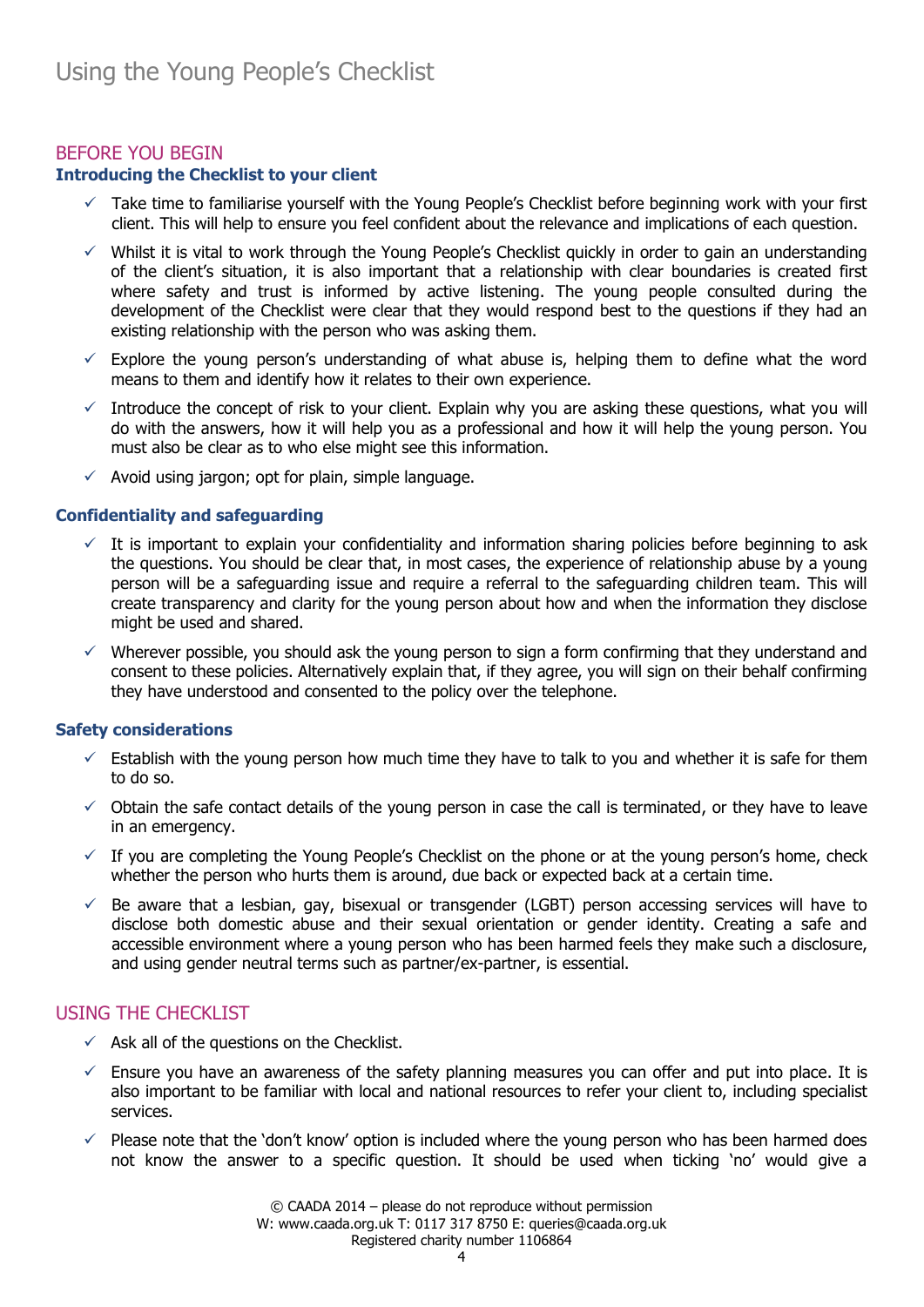misleadingly low risk level. This will also highlight to your agency, the child safeguarding team and the MARAC any areas which require more information to be gathered.

 $\checkmark$  Use the referral/care pathway to inform your practice. You may also find it helpful to familiarise yourself with CAADA's practice briefing for IDVAs on working with young people experiencing relationship abuse.<sup>1</sup>

#### **When to use the Checklist**

#### **You should use the Young People's Checklist with every young person who discloses to you that they are experiencing current abuse. The Checklist offers an opportunity to identify the levels of risk a client may be exposed to, and to offer appropriate services.**

'Current' abuse is where there has been any form of relationship abuse (including psychological, financial, sexual and physical abuse) occurring within the last three months. However this is not an absolute: risk can change and each young person's situation will differ. Therefore it is essential that professionals consider each case based on its own circumstances.

For this reason, in practice, the Young People's Checklist will not easily apply to historic domestic abuse cases, ie if the abuse has ceased and the client is in need of general support not crisis services (NB current/recent abuse covers the spectrum of emotional/physical/financial/sexual and psychological abuse). However, if the client has only recently split from their partner, or recently rekindled a relationship that was abusive, the Checklist will still be relevant.

You should aim to complete the Young People's Checklist on your first contact with the client. However, as has been highlighted, it may be best to first ensure an appropriate relationship is established between yourself and the young person to enable them to confide in you more readily. In such cases, be sure to complete the form at the earliest appropriate opportunity.

## **The Young People's Checklist includes questions about static and dynamic risk factors.**

- **Static risk factors** are those that will not change. For example, 'Has […] ever threatened to kill you or someone else?'
- Other questions explore **dynamic risk factors**, such as pregnancy, financial issues or sexual abuse. Where the questions on the Young People's Checklist refer to 'current' (eg 'Has the current incident resulted in injury?') you should refer to the above definition to establish whether an incident ought to be included.

## **Who should the Checklist be used with?**

**Normally the Checklist will be completed with a young person who is experiencing relationship abuse, including stalking and 'honour'-based violence.** However, you may receive additional information from other professionals such as the police. If you do, please note this on the form.

Information should not be gathered from other family members unless a young person specifically asks you to do this. Consider that, in certain situations such as 'honour'-based violence, family members may also pose a threat.

#### **The safeguarding duty**

All professionals have a responsibility and safeguarding duty to respond to young people at the earliest point possible to prevent exposure to domestic abuse and escalation. A risk threshold should not form the basis for a safeguarding referral; this should be based on child protection guidelines and law. The risk assessment will inform a professional's understanding of risk but not provide a threshold for safeguarding.

**Relationship abuse towards young people who are under the age of 18 is likely to be a safeguarding issue.** Use the Young People's Checklist to document your decisions and the actions taken in relation to safeguarding referrals and be aware that:

<sup>&</sup>lt;sup>1</sup> This can be downloaded at: [http://www.caada.org.uk/dvservices/Young\\_people\\_practice\\_briefing\\_for\\_IDVAs\\_April\\_2013\\_FINAL.p](http://www.caada.org.uk/dvservices/Young_people_practice_briefing_for_IDVAs_April_2013_FINAL.pdf) [df](http://www.caada.org.uk/dvservices/Young_people_practice_briefing_for_IDVAs_April_2013_FINAL.pdf)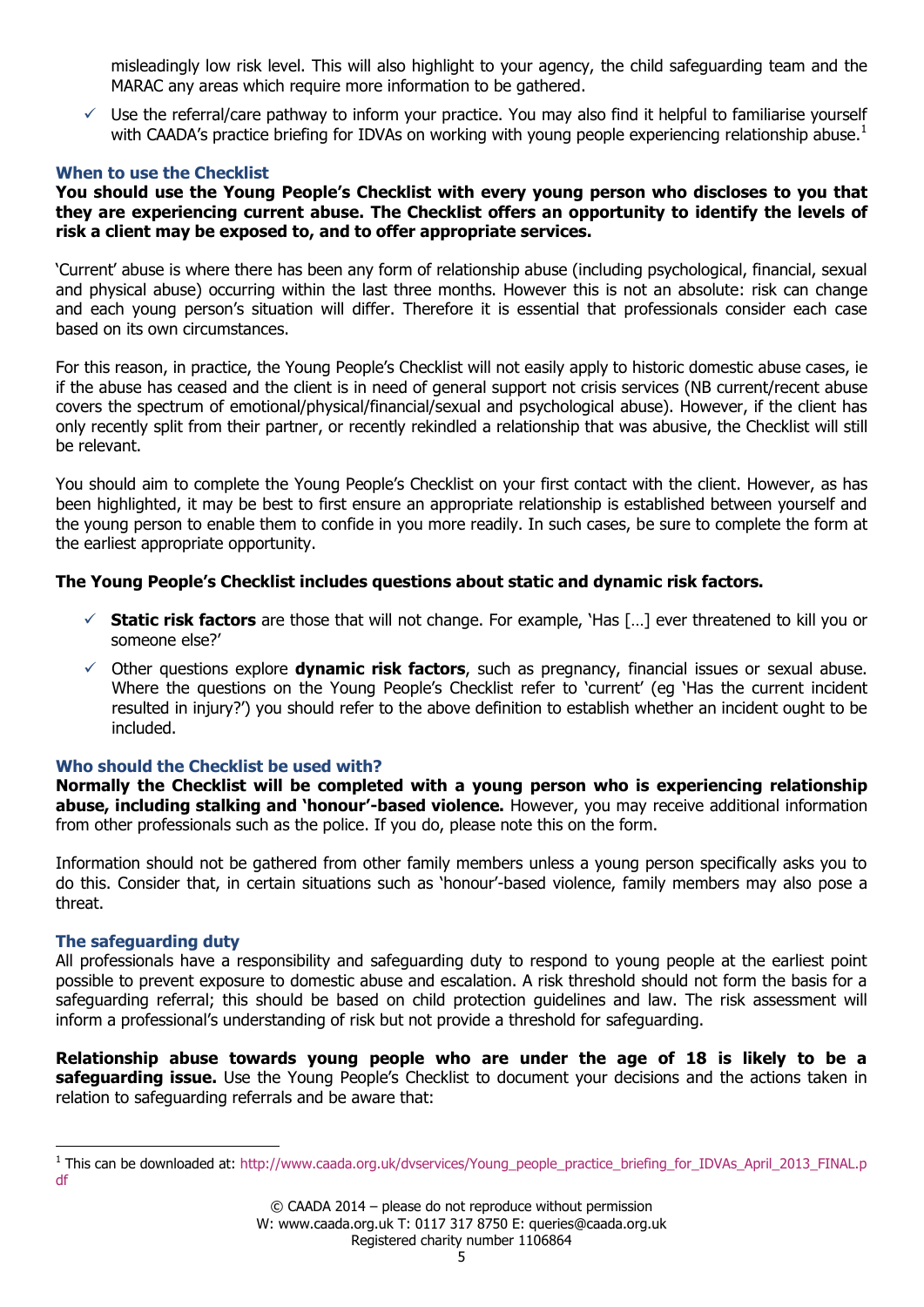- $\checkmark$  Where the client is aged 13-15, the experience of relationship abuse is a safeguarding issue and the safeguarding authorities should be made aware of the case. No guarantee of confidentiality can be made to the young person.
- $\checkmark$  Where the client is aged 16-18, again the experience of relationship abuse is a safeguarding issue and appropriate referral routes must be followed. However, the MARAC should form part of those routes and should be aligned to the safeguarding process.

#### **The evidence and its limitations: professional judgement**

As has been outlined, the evidence used for the original, adult version of the Checklist was based on the experience of adult victims of domestic abuse, stalking and 'honour'-based violence. However, the factors do apply to young people's experiences of abuse and by asking the questions you will gain a stronger understanding of their situation.

#### **Alongside your professional judgement, use of this form will help you to understand the risk faced by the clients you work with.** These indicators can be organised into factors relating to:

- $\checkmark$  The behaviour and circumstances of the person causing harm.
- $\checkmark$  The circumstances of the young person who has been harmed.

Generally these risk factors refer to the risk of further assault, although some are also linked to the risk of homicide. We have also highlighted factors linked to 'honour'-based violence, gang or territory issues and child sexual exploitation which must always be taken extremely seriously. Young people's experiences can differ from adults and this has also been highlighted accordingly.

## <span id="page-5-0"></span>NOTES ON THE USE OF LANGUAGE

Professionals may refer to the people referred to their service as 'clients' or 'service users'. In this document we use the term 'young person who has been harmed' to describe the person with whom you are completing the form, and who has been harmed by their partner, ex-partner and/or family member. The term young person and 'young person who has been harmed' are used interchangeably depending on the context. Where required for ease of reading the term 'client' is also used occasionally.

We have chosen not to use the term perpetrator to describe the person who is causing harm; this is to acknowledge that the person who is causing the harm may also be under eighteen. We are conscious that labelling young people can be unhelpful as it may limit the belief of all parties in the individual's capacity to change the behaviour. This term is not used to minimise the abusive behaviour or the impact that it will have on those who experience it, neither is it meant to excuse those who cause harm to others from being held to account for their behaviour.

We also acknowledge that the person causing harm may be much older than the young person being harmed, with more embedded patterns of behaviour. We have opted to used consistent language for ease of use; however, on a small number of occasions where adults are referred to and the information is more succinctly and accessible presented, the term perpetrator does remain.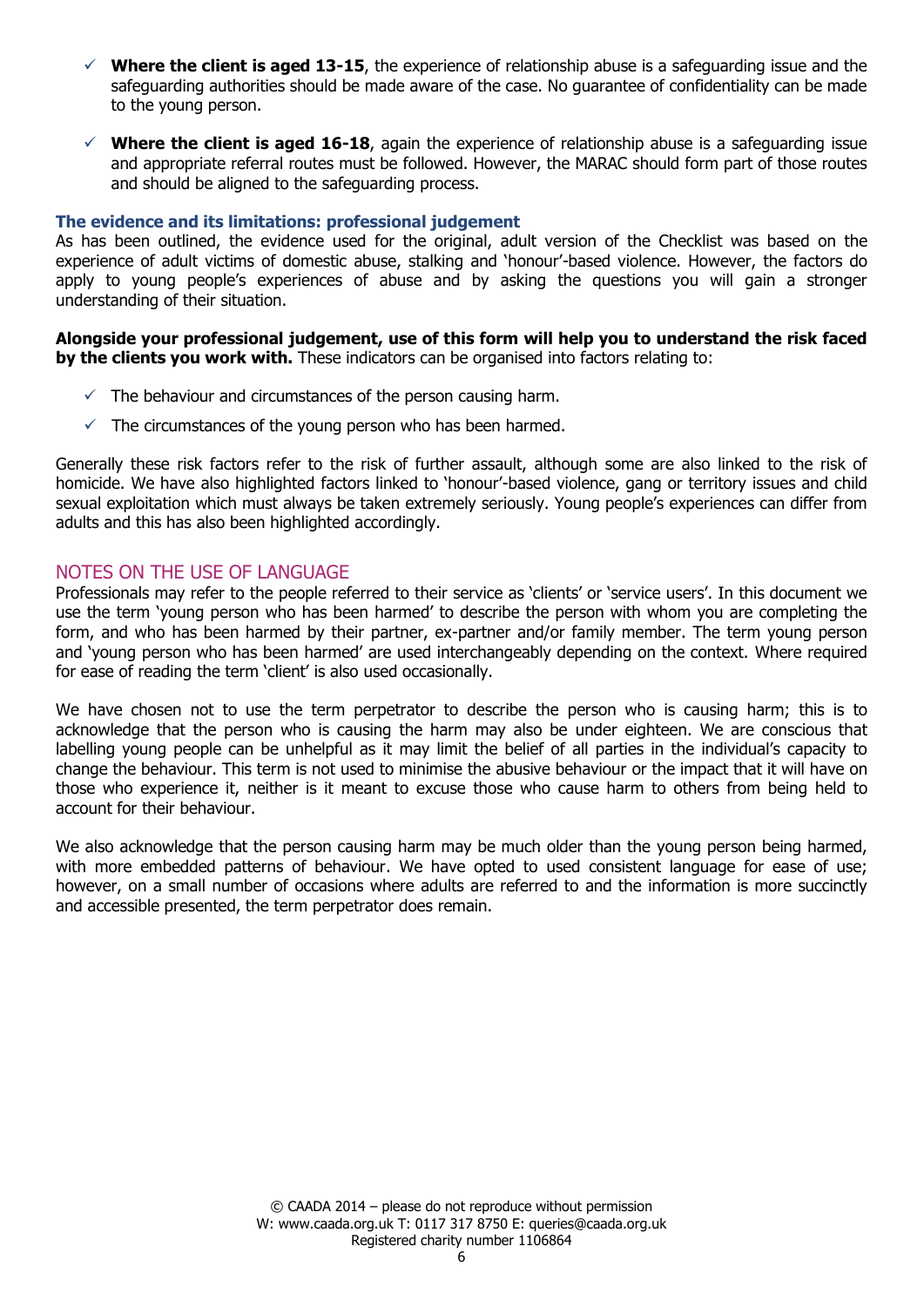## <span id="page-6-1"></span><span id="page-6-0"></span>THE AIMS OF THE CHECKLIST

- $\checkmark$  To help frontline practitioners identify risk in cases of domestic abuse, stalking and 'honour'-based violence within young people's relationships.
- $\checkmark$  To decide which cases should be referred to MARAC and other safeguarding forums; to inform referrals to children's social care; and to raise issues where other support might be required. A completed Checklist becomes an active record that can be referred to in future for case management.
- $\checkmark$  To offer a common tool to agencies that are part of the MARAC or other safeguarding processes, and provide a shared understanding of risk in relation to domestic abuse, stalking and 'honour'-based violence in young people's relationships.<sup>2</sup>

#### **How to use the Checklist**

Before completing the Young People's Checklist for the first time we recommend that you read the full practice guidance attached.

Risk is dynamic and can change very quickly. It is good practice to review the Young People's Checklist after a new incident, every 4 weeks and at the point where the young person exits your service.

## <span id="page-6-2"></span>RECOMMENDED REFERRAL CRITERIA TO MARAC

You have a responsibility and a safeguarding duty to respond to young people at the earliest point possible to prevent exposure to and escalation of abuse. Thus, the recommended referral criteria to MARAC is as follows:

#### **1. Professional judgement**

The application of professional judgement by a YPVA or another trained practitioner is particularly important when identifying risk in under 18s, as young people may minimise violence and abuse and may be reluctant to tell adults what is happening in their relationship.

**If a professional has serious concerns about the situation of a young person who has been harmed, they should refer the case to their local safeguarding children team and, where appropriate, to the MARAC.** There will be occasions where the particular context of a case gives rise to serious concerns, even if the young person who has been harmed has been unable to disclose the information that might highlight their risk more clearly.

This could reflect extreme levels of fear, minimisation, cultural barriers to disclosure, immigration issues or language barriers particularly in cases of 'honour'-based violence. **This judgement would be based on the professional's experience and/or the young person's perception of their risk even if they do not meet criteria 2 and/or 3 below.** 

Professional judgement should never be used to downgrade the level of risk shown by the actuarial score (see 'Visible high risk', below).

## **2. 'Visible high risk'**

The number of 'ticks' on the Young People's Checklist. If you have ticked 14 or more 'yes' boxes the case would normally meet the MARAC referral criteria for adults and, if the young person you are working with is 16 or over, you should **give serious consideration to referring them to MARAC** . If the young person is under 16, refer the young person to children services and consider together the most appropriate care pathway.

<sup>&</sup>lt;sup>2</sup> For further information about MARAC please refer to the 10 principles of an effective MARAC [http://www.caada.org.uk/marac/10\\_](http://www.caada.org.uk/marac/10_Principles_Oct_2011_full.doc) [Principles\\_Oct\\_2011\\_full.doc](http://www.caada.org.uk/marac/10_Principles_Oct_2011_full.doc)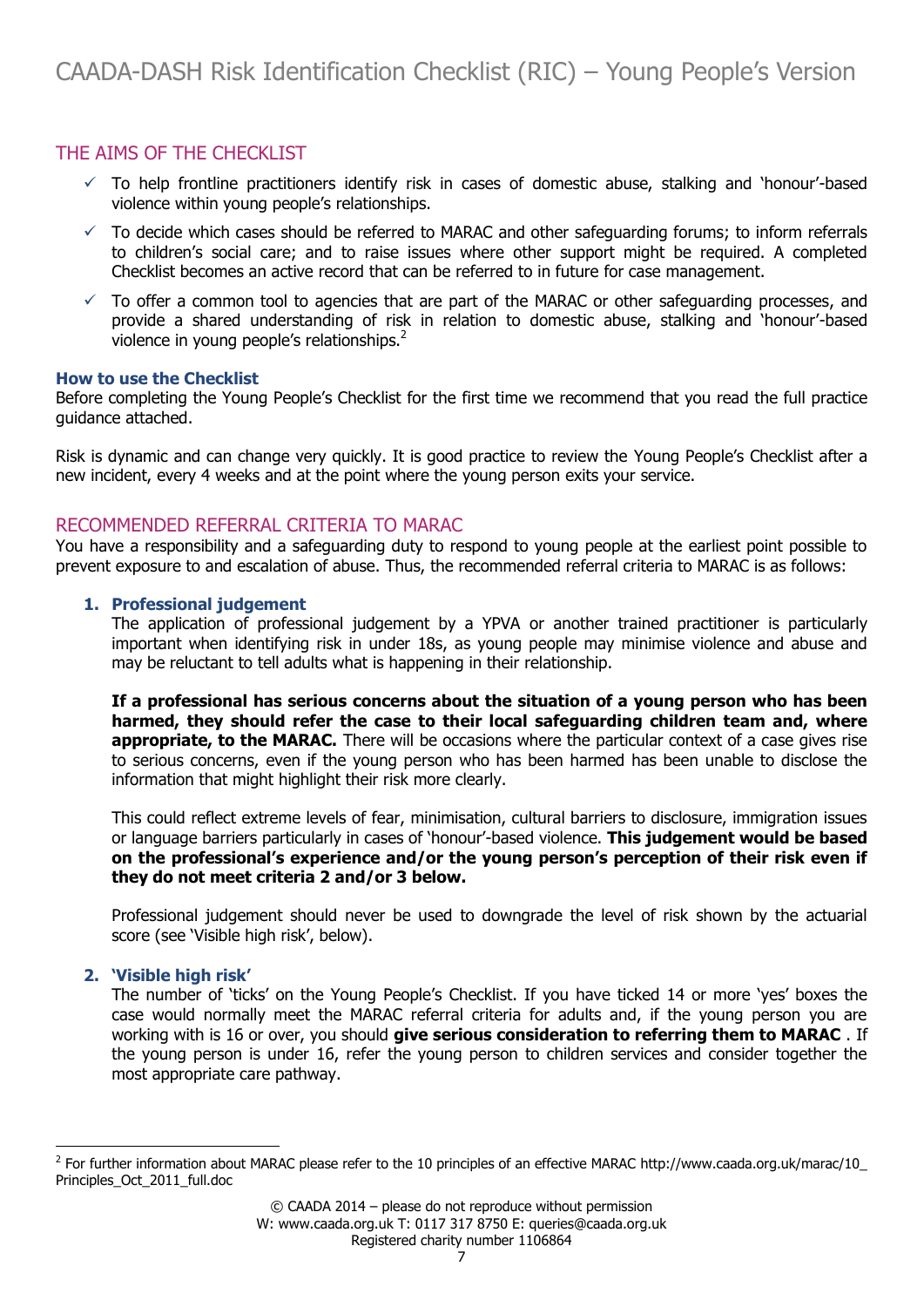The actuarial threshold of 14 ticks has always been seen as a safety net to ensure that those cases with many visible risk factors are heard at MARAC. However, in the case of young people, we would expect that many would have additional vulnerabilities (see the last section of the form) which might frequently mean that **a lower actuarial score would constitute a high risk case**.

**The importance of professional judgement remains unchanged whatever the level of actuarial threshold.** We have left the 14 ticks as a rational threshold at which a MARAC referral should be made but would expect in practice that you would be exercising your professional judgement about the level of risk and whether a MARAC referral is appropriate.

As yet there is no score that can be used to provide a threshold for 'high risk' in young people. The current score used to describe high risk for adults is 10 ticks and so, should a young person receive this score when you complete the Checklist, a high risk response will be required. However, if the young person does not reach this score, do not think that their risk level is necessarily manageable or not high. **Pay particular attention to your professional judgement and escalation in all cases.** The results from a checklist are not a definitive assessment of risk; they should provide you with a structure to inform your judgement and act as prompts to further questioning, analysis and risk management whether via a MARAC or in another way.<sup>3</sup>

#### **3. Potential escalation**

Where you are made aware that the young person has been harmed by a person who has hurt them before - either because they tell you about several incidents, or because you are made aware of previous agency interventions and/or police callouts - consider how the situation is escalating. Escalation can happen quickly in young people's relationships and professionals must be alert to this.

The responsibility for identifying your local referral thresholds rests with your local MARAC and safeguarding authorities. Through the work of the Young People's Programme and the assistance of our Regional Development Officers, CAADA can help to develop these thresholds with you.

## <span id="page-7-0"></span>WHAT THE CHECKLIST IS NOT

The Young People's Checklist will provide valuable information about the risks that associated children are living with. However, it is not a full risk assessment for children who are living in households where domestic abuse is on-going. The presence of children increases the wider risks of domestic abuse, and step-children are particularly at risk. If risk towards children is highlighted, you should consider what referral you need to make to obtain a full assessment of the child/children's situation.

While the Young People's Checklist should prompt you to explore whether a young person is at risk of sexual exploitation, it is not a comprehensive child sexual exploitation risk assessment.

 $3$  Over the coming months, through YPVA feedback and data collection (from both YPVAs who are case working and through an additional pilot), CAADA will work to assess whether a similar score describes the experience of young people appropriately, or whether a different threshold/tool is required.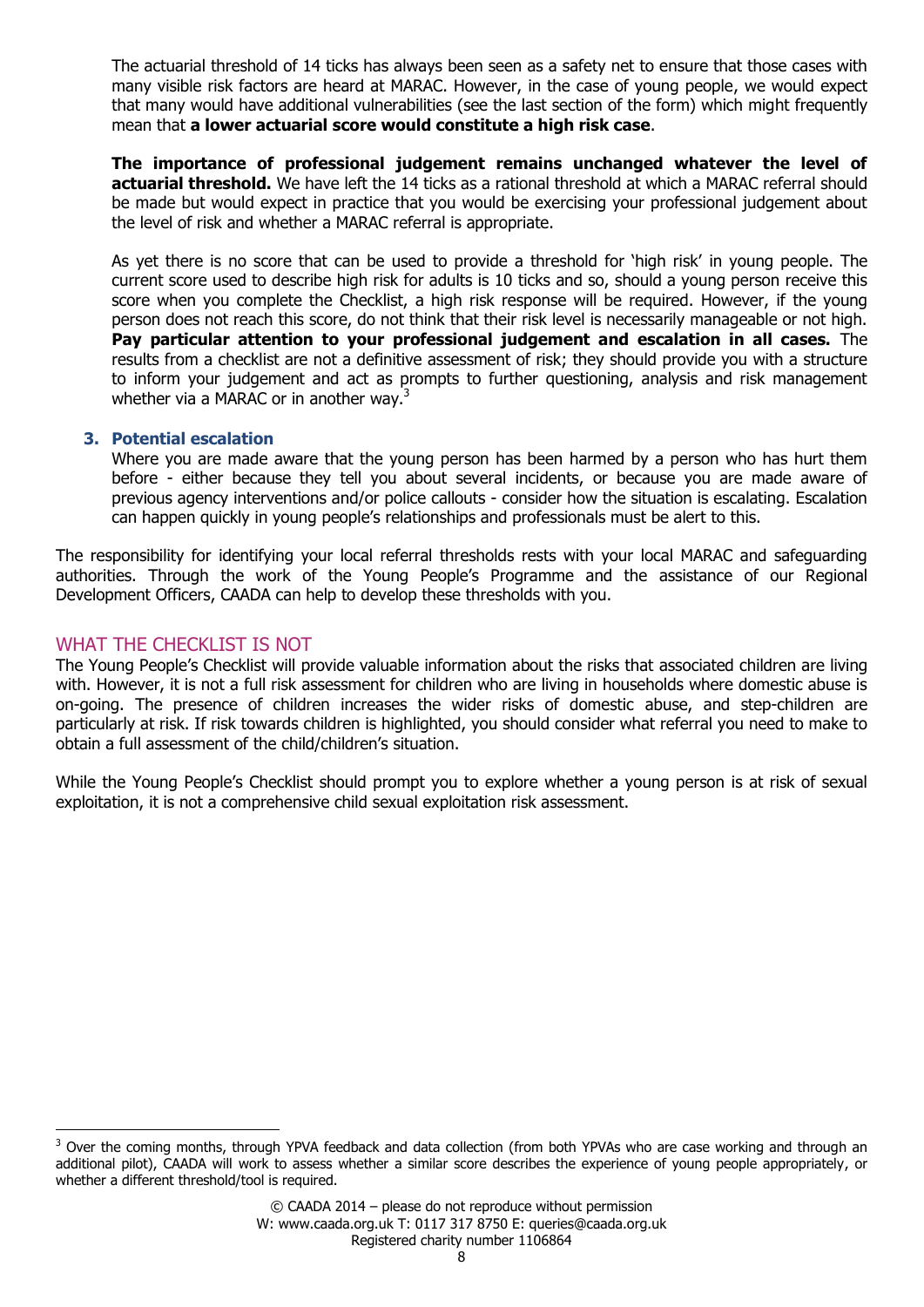

## <span id="page-8-0"></span>YOUNG PEOPLE'S VERSION

#### **This form is suitable for use with young people aged between 13 and 17. 4**

This Young People's Checklist is split into questions that require yes/no responses, and areas where you are required to make observations. Please use the comment boxes provided throughout the form to record your professional judgement about how the young person's specific situation affects their risk.

At the end of the Checklist, consider the number of questions the young person has answered yes to and your professional judgement in combination, and offer risk management options based on this. You have a responsibility and a safeguarding duty to respond to young people at the earliest point possible to prevent exposure to and escalation of abuse. **It is assumed that your main source of information is the young person who has been harmed. If this is not the case please indicate in the right hand column.**

|           |                                                                                                                                                                                                                                                                                                         |     |           |               | <b>State source</b><br>of info if not<br>the young<br>person who<br>has been |  |
|-----------|---------------------------------------------------------------------------------------------------------------------------------------------------------------------------------------------------------------------------------------------------------------------------------------------------------|-----|-----------|---------------|------------------------------------------------------------------------------|--|
|           | <b>Your feelings</b>                                                                                                                                                                                                                                                                                    | Yes | <b>No</b> | Don't<br>know | harmed (eg<br>police officer)                                                |  |
| 1.        | Are you frightened?                                                                                                                                                                                                                                                                                     |     |           |               |                                                                              |  |
|           | Comment:                                                                                                                                                                                                                                                                                                |     |           |               |                                                                              |  |
| 2.        | What are you afraid of? Is it further violence?                                                                                                                                                                                                                                                         |     |           |               |                                                                              |  |
|           | Comment:                                                                                                                                                                                                                                                                                                |     |           |               |                                                                              |  |
|           | 3. Are you feeling low or finding your emotions hard to cope with?                                                                                                                                                                                                                                      |     |           |               |                                                                              |  |
|           | Are you having suicidal thoughts?                                                                                                                                                                                                                                                                       |     |           |               |                                                                              |  |
|           | <b>Consideration as part of your professional judgement</b>                                                                                                                                                                                                                                             |     |           |               |                                                                              |  |
| $\bullet$ | Does the young person recognise what a dangerous situation might be and their own vulnerability?<br>Are they exploring risk-taking behaviour as part of their development? How might this affect their safety?<br>Would this young person involve the police if they were to be hurt again?<br>Comment: |     |           |               |                                                                              |  |

 $^4$  The transitional stage of adolescence can vary between young people, therefore this form may be suitable for use with young people up to the age of 25.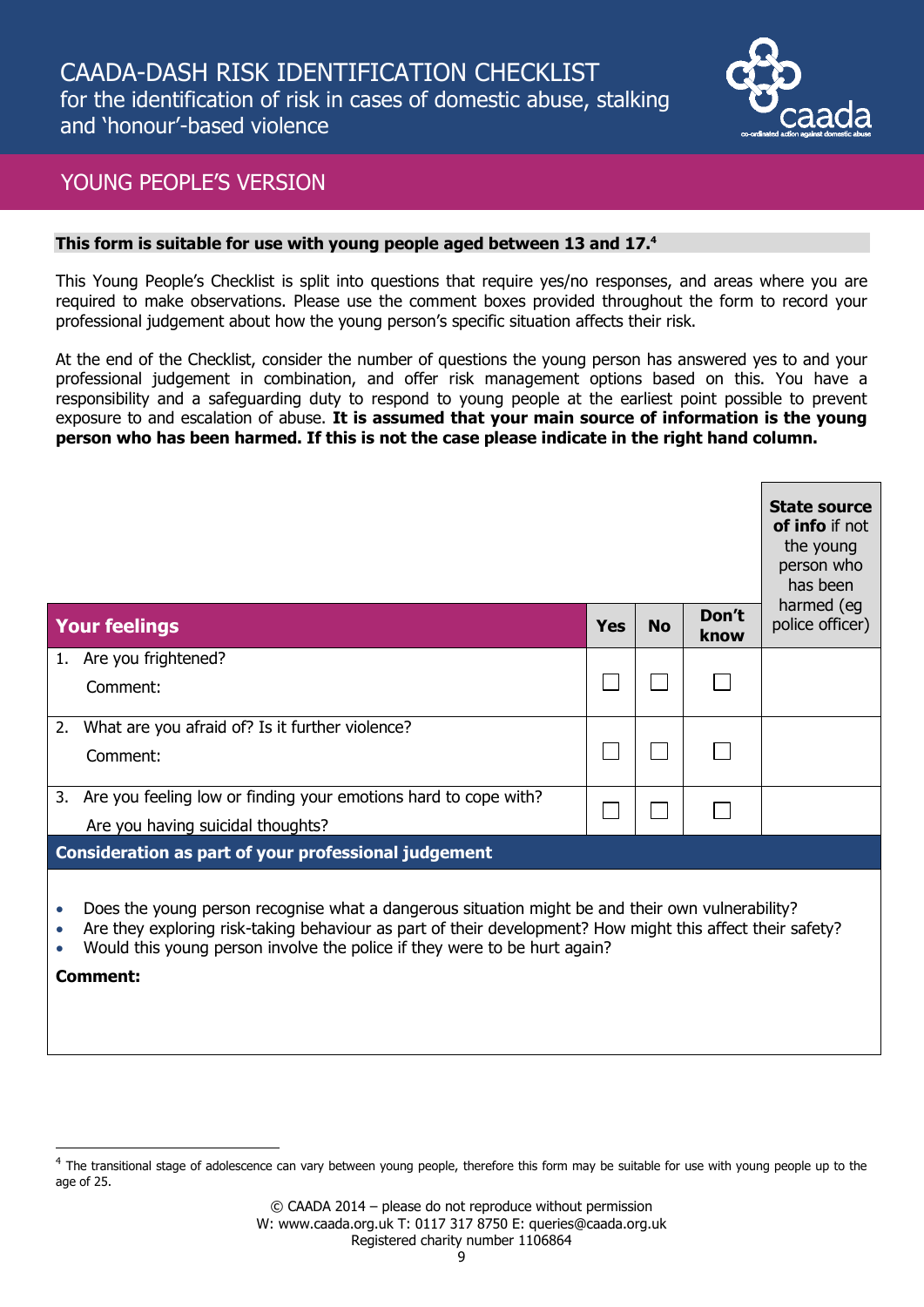|    | What is happening to you now                                                                                                                                                               | <b>Yes</b> | <b>No</b> | Don't<br>know | <b>Source</b> |
|----|--------------------------------------------------------------------------------------------------------------------------------------------------------------------------------------------|------------|-----------|---------------|---------------|
|    | 4. Has the current incident resulted in injury?                                                                                                                                            |            |           |               |               |
|    | Please state what and whether this is the first injury:                                                                                                                                    |            |           |               |               |
|    | 5. Does [INSERT NAME OF INDIVIDUAL WHO IS HARMING THE<br>YOUNG PERSON] constantly text, contact, follow, stalk or harass<br>you, either in person, online or by phone?                     |            |           |               |               |
| 6. | Does [] try to control everything you do? (For example, who you<br>see, or what you wear?)                                                                                                 |            |           |               |               |
|    | Do they get jealous about anything you do?                                                                                                                                                 |            |           |               |               |
|    | 7. Is the abuse happening more often?                                                                                                                                                      |            |           |               |               |
|    | 8. Is the abuse getting worse?                                                                                                                                                             |            |           |               |               |
|    | <b>Consideration as part of your professional judgement</b>                                                                                                                                |            |           |               |               |
|    | Is there any evidence that the young person may be minimising or exaggerating their experience?<br><b>Comment:</b>                                                                         |            |           |               |               |
|    | Your life and relationship                                                                                                                                                                 | <b>Yes</b> | <b>No</b> | Don't<br>know | <b>Source</b> |
|    | 9. Do you see your family/friends as much as you would like? Does<br>[] stop you from seeing friends and family or professionals?<br>Comment:                                              | □          | $\Box$    |               |               |
|    | 10. Are you pregnant or do you have a baby?                                                                                                                                                |            |           |               |               |
|    | 11. Are there any financial issues?<br>For example, is [] experiencing difficulties with money (debts or<br>loans) or are you dependent on [] for money or do they take<br>money from you? |            |           |               |               |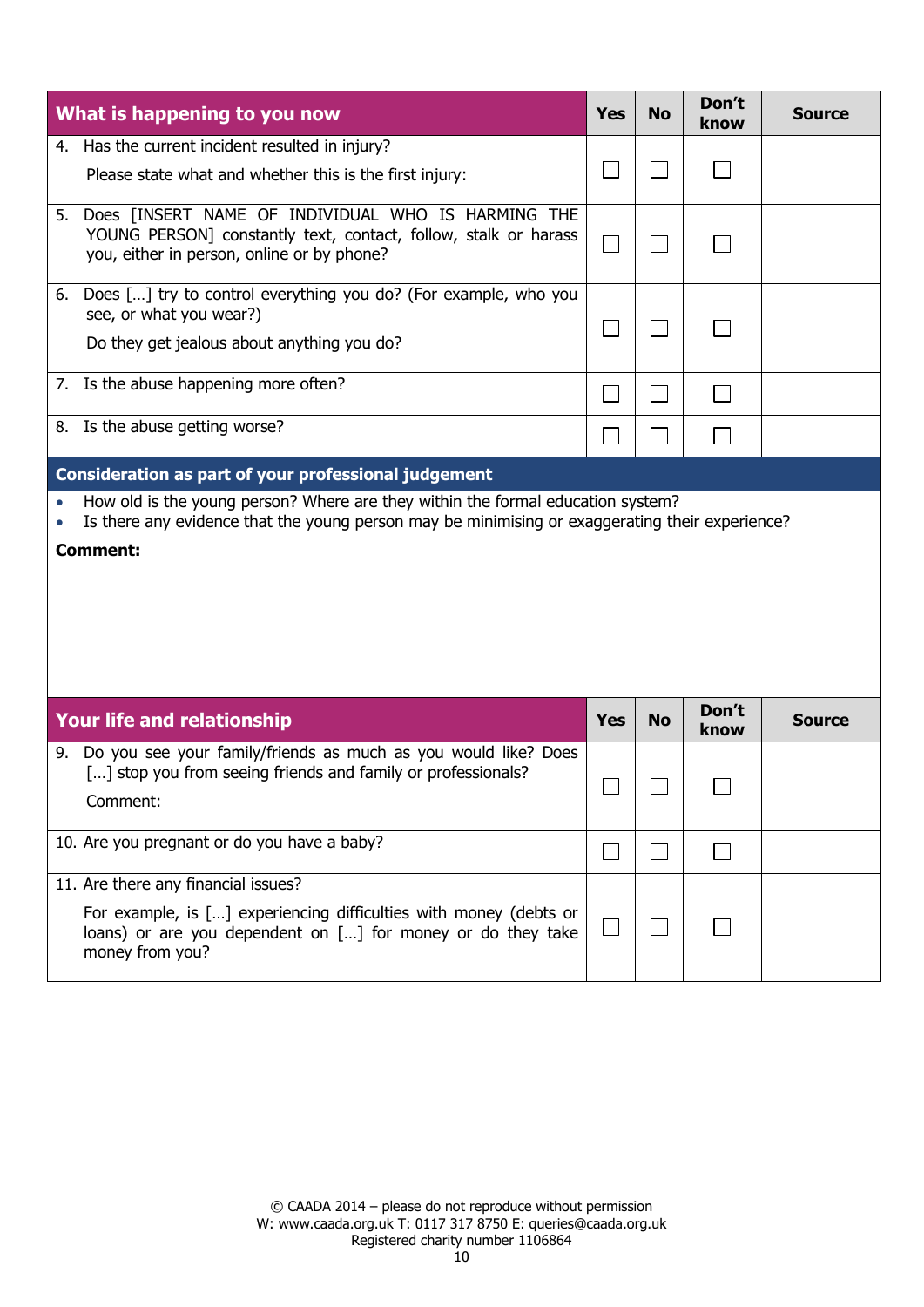## **Consideration as part of your professional judgement**

- Is this the first relationship the young person has been in? How is this impacting on their friendship group/understanding of acceptable behaviour?
- Has the young person experienced abuse and violence within their family and has this affected their understanding of effective conflict resolution or normalised the experience of violence? Does it also limit the safe places they can be?
- Is the young person involved or affiliated to any gangs and does this mean that there are additional risks posed by other people?
- Is the young person at risk of sexual exploitation? Specific risk factors may include being reported missing from care, being missing from home, being in the care of the local authority and living in a residential home. Are you or colleagues aware of specific risks within the community from known perpetrators?
- Does the young person have any specific needs or vulnerabilities in relation to disability and learning difficulties, substance misuse, mental health issues, cultural/language barriers, 'honour'-based systems or geographic isolation?

#### **Comment:**

| Things that might have happened to you in the past                                                                                                                                                           | <b>Yes</b> | <b>No</b> | Don't<br>know | <b>Source</b> |
|--------------------------------------------------------------------------------------------------------------------------------------------------------------------------------------------------------------|------------|-----------|---------------|---------------|
| 12. Have you broken up with or tried to break up with the person who<br>is hurting you?                                                                                                                      |            |           |               |               |
| 13. If you have children, is there conflict between you and the person<br>who is hurting you over seeing the children?                                                                                       |            |           |               |               |
| 14. Has [] ever used weapons or objects (such as a phone or<br>household item) to hurt you?                                                                                                                  |            |           |               |               |
| 15. Has [] ever threatened to kill you or someone else?<br>If yes, please specify:<br>You $\square$<br>Children $\square$<br>A member of your family $\Box$<br>Other (please specify) $\Box$                 |            |           |               |               |
| 16. Has [] ever attempted to strangle/choke/suffocate/drown you?                                                                                                                                             |            |           |               |               |
| 17. Does [] do or say things of a sexual nature that make you feel<br>bad or that physically hurt you or someone else?<br>If someone else, specify who.                                                      |            |           |               |               |
| 18. Is there any other person who has threatened you or who you are<br>afraid of?                                                                                                                            |            |           |               |               |
| 19. Do you know if [] has hurt anyone else?<br>If yes, please specify:<br>Another family member $\Box$<br>Children $\square$<br>Someone from a previous relationship $\Box$<br>Other (please specify) $\Box$ |            |           |               |               |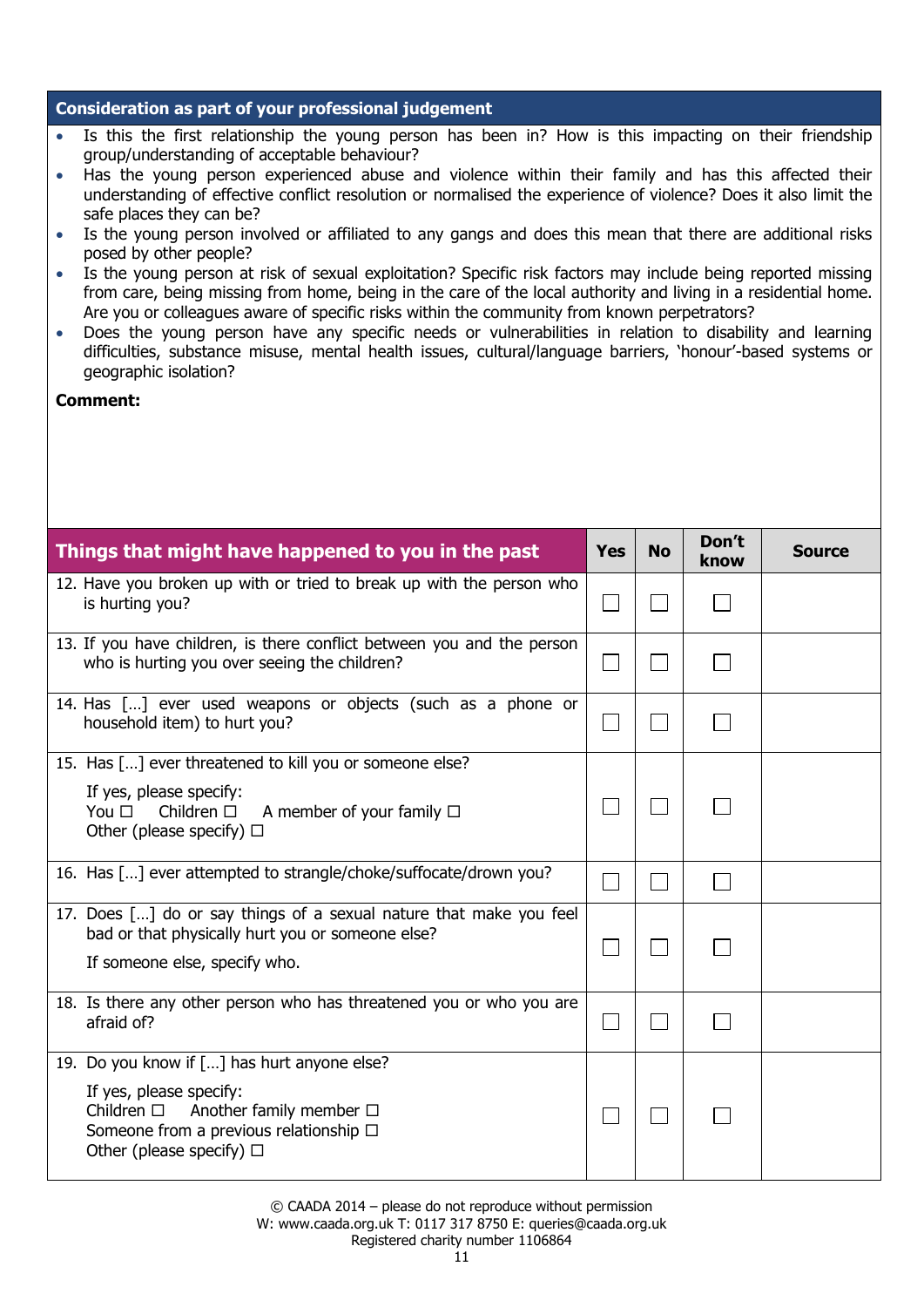| 20. Has [] ever mistreated an animal or their family pet?                                                                                                                                                                                                                                     |            |           |               |               |
|-----------------------------------------------------------------------------------------------------------------------------------------------------------------------------------------------------------------------------------------------------------------------------------------------|------------|-----------|---------------|---------------|
| The person who harms you                                                                                                                                                                                                                                                                      | <b>Yes</b> | <b>No</b> | Don't<br>know | <b>Source</b> |
| 21. Has [] had problems in the past year with drugs (prescription or<br>other), alcohol or mental health, leading to problems in leading a<br>normal life?<br>If yes, please specify which and give relevant details if known:<br>Mental Health □<br>Alcohol □<br>Drugs $\Box$                |            |           |               |               |
| 22. Has [] ever threatened or attempted suicide?                                                                                                                                                                                                                                              |            |           |               |               |
| 23. Has [] ever breached their bail conditions or not followed an order<br>by the police or a judge in court?<br>Bail conditions $\square$<br>Child contact arrangements $\Box$<br>Forced Marriage Protection Order $\Box$ Other $\Box$                                                       |            |           |               |               |
| 24. Do you know if [] has ever been in trouble with the police or has<br>a criminal history?<br>If yes, please specify:<br>$DV \Box$ Sexual violence $\Box$ Other violence $\Box$<br>Other $\Box$                                                                                             |            |           |               |               |
| <b>Consideration as part of your professional judgement</b>                                                                                                                                                                                                                                   |            |           |               |               |
| Is the person who hurts your client older than them? By how many years?<br>Is the person who hurts your client gang involved or affiliated? Does this place your client or additional<br>$\bullet$<br>potential victims (consider all family members) at additional risk?<br><b>Comments:</b> |            |           |               |               |
| <b>TOTAL 'YES' RESPONSES</b>                                                                                                                                                                                                                                                                  |            |           |               |               |

**What additional concerns do you have, based on your professional judgement/escalation?**

**Comments:**

**Is the young person willing to engage with your service?**

**Describe:**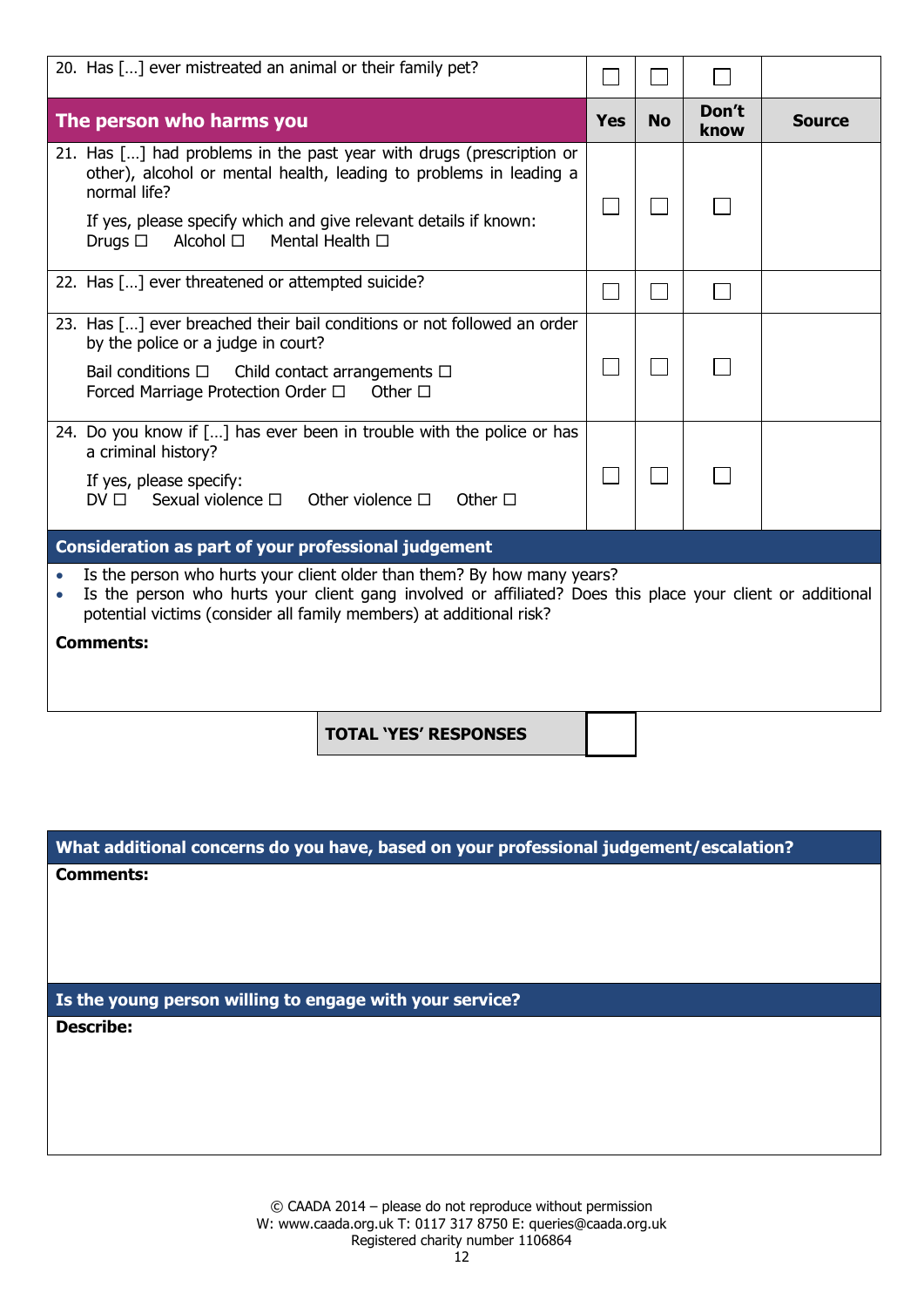| Consider the person causing harm's occupation/interests                                                                                                                                                |
|--------------------------------------------------------------------------------------------------------------------------------------------------------------------------------------------------------|
| Could this give them unique access to weapons?<br>$\bullet$<br>How involved is your client in relation to any illegal weapons and how might this affect their safety and<br>$\bullet$<br>help seeking? |
| <b>Describe:</b>                                                                                                                                                                                       |
|                                                                                                                                                                                                        |
|                                                                                                                                                                                                        |
| What are the young person's greatest priorities to address their safety?                                                                                                                               |
| <b>Describe:</b>                                                                                                                                                                                       |
|                                                                                                                                                                                                        |
|                                                                                                                                                                                                        |
|                                                                                                                                                                                                        |
|                                                                                                                                                                                                        |
|                                                                                                                                                                                                        |
|                                                                                                                                                                                                        |
| The experience of relationship abuse by young people is a safeguarding issue which should be<br>shared with your safeguarding children's team. A referral will also be required if you believe that    |
| there are risks facing any children in the family.                                                                                                                                                     |
| $\sim$ $\sim$ $\sim$ $\sim$ $\sim$ $\sim$ $\sim$ $\sim$                                                                                                                                                |

Please confirm if you have made a referral to safeguard the young person and any children they have:

Yes / No

Date referral made: .… /…. / ….

**Signed: Date:**

**If the young person is over 16, do you believe that there are reasonable grounds for referring this case to MARAC?** 

Yes / No

If yes, have you made a referral?

Yes / No

**Signed: Date:**

**Signed: Date:**

**Name:**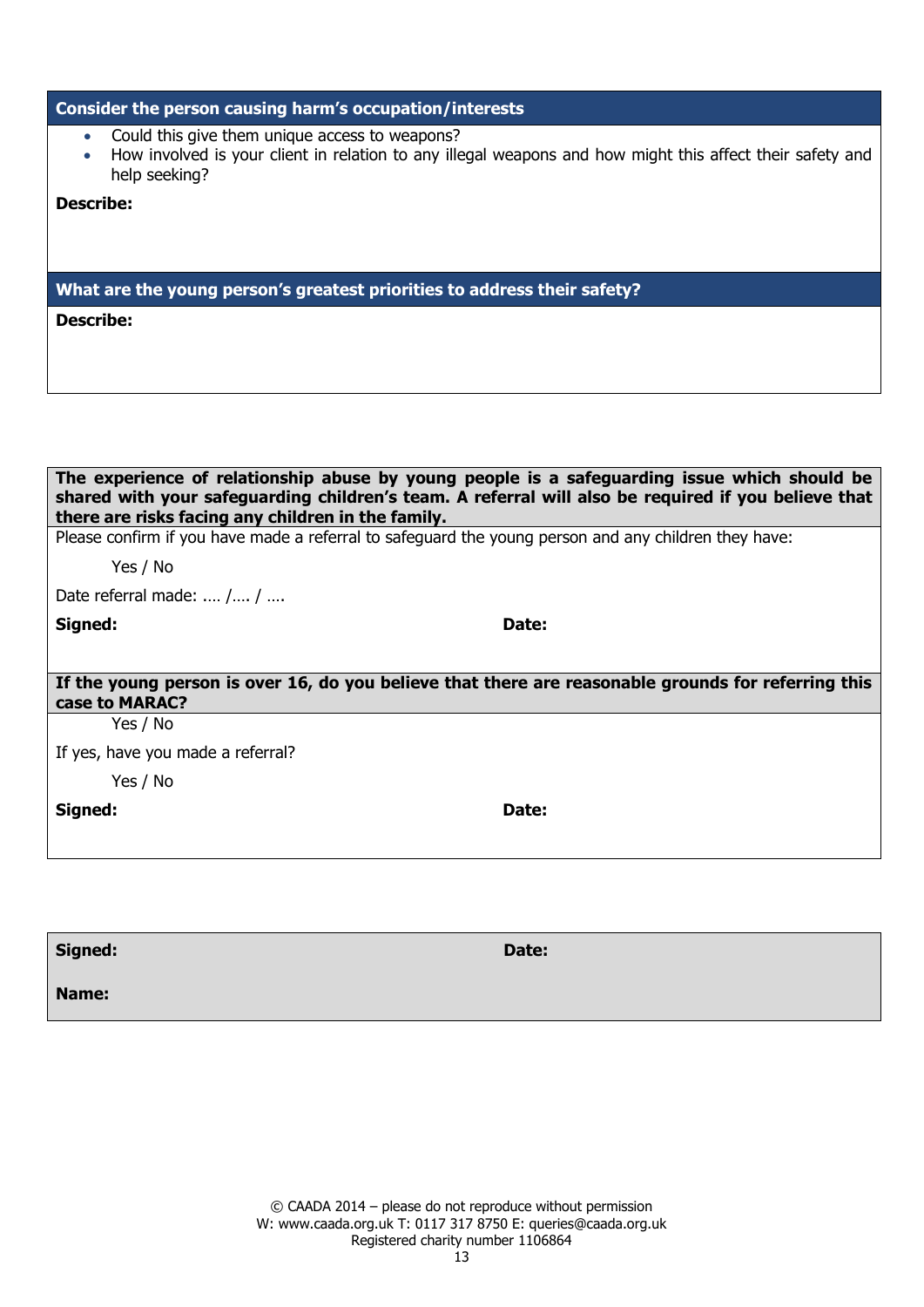<span id="page-13-0"></span>**The information below is set out to follow the order of the questions in the Checklist.** It explains the significance of each question, additional questions that might be posed and, where relevant, the research that is linked to the specific risk factor.

**We highly recommend that those who use the form in practice familiarise themselves with this guidance before they begin work with their clients.**

## **Your feelings**

**Q1. Are you frightened? Q2. What are you afraid of? Is it further violence?**

Research from CAADA's Insights service indicates that young people experiencing relationship abuse do so at least the same level of violence as adult victims, and many are at risk of serious harm or death.<sup>5</sup>

It is important to listen carefully to the young person's perception of their safety and what it is the person who is harming them may actually do. Research in relation to adult victims of domestic abuse suggests that people are significantly more likely to experience additional violence, threats and emotional abuse when they report that they are very frightened, afraid of further injury, violence or of being killed, and when they are afraid of their children being harmed (Robinson, 2006).

If you are concerned about a young person's immediate safety you must report this as a safeguarding concern. It is important that you are open and honest about your concerns and that you inform the young person what action you will need to take.

## **Practice point**

The importance of this question is to understand the fears of the young person who has been harmed in relation to what the person who is hurting them may do. It is important to understand:

- $\checkmark$  Who the young person is frightened of. There may be more than one person who harms them, living within the home or within the community.
- $\checkmark$  Who they are fearful for (eg themself/children/siblings/partners/parents).
- $\checkmark$  What they think the person who harms them could do. This could be physical or sexual abuse, or murder of them/children/siblings/partners/parents. It might include fear of being forced into an engagement or marriage, or being abducted to another country. It is important to note if they are fearful as a result of persistent stalking and harassment from the person who harms them/their associates, as this can be associated with homicide.
- $\checkmark$  A young person who is being sexually exploited may be frightened that things that they have done will be used against them: for example, that intimate pictures of them will be shared via the internet.
- $\checkmark$  LGBT clients may fear that the person who harms them will disclose their gender identity or sexual orientation to their friends, family and colleagues.

#### **Q3. Are you feeling low or finding your emotions hard to cope with? Are you having suicidal thoughts?**

CAADA data suggests that 27% of young people who have been harmed have previously self-harmed; 25% of young people who has been harmed have experienced mental health issues; and 21% have previously threatened or attempted suicide. An integrated response for the young person should include agencies that provide relevant expertise, including Child and Adolescent Mental Health Services (CAMHS), the Youth Offending Services and child safeguarding.

<sup>&</sup>lt;sup>5</sup> The CAADA research included in this document is taken from a sample of 183 young people aged under 18 years old who were supported by specialist domestic violence services during a two year period (1st July 2010 to 30th June 2012). This research is available to view in full at: http://www.caada.org.uk/policy/CAADA-Insights-Factsheet-Teenage-Domestic-Abuse-FINAL.pdf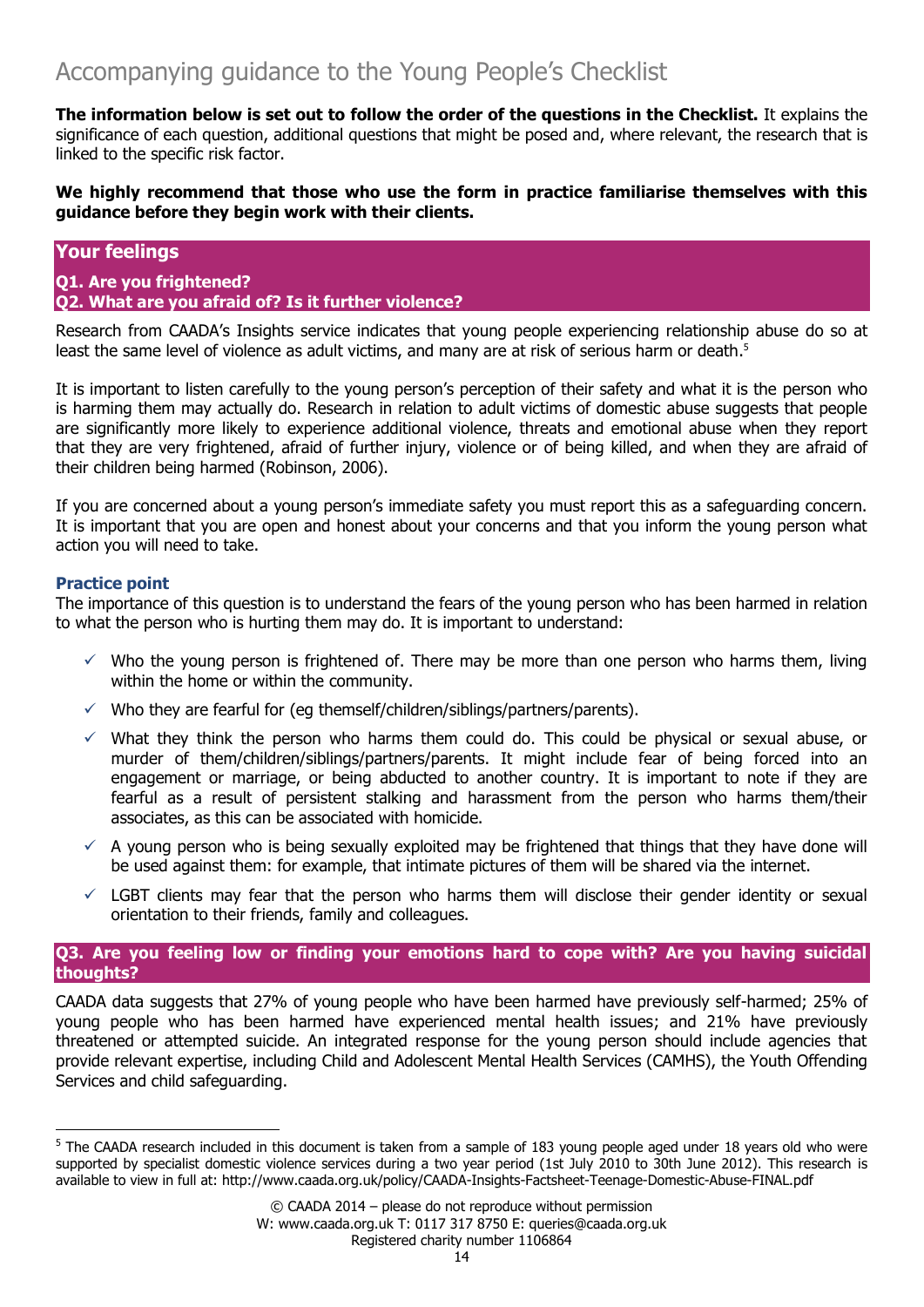When working with suicidal clients we need to be able to assess the seriousness of their intent. Medical staff will talk about the difference between 'suicidal ideas' and 'suicidal intention'.

#### **Practice point**

Below are examples of important information you should consider gathering if the young person who has been harmed is feeling depressed and/or suicidal:

- $\checkmark$  Has there been a previous suicide attempt?
- $\checkmark$  Has the young person self-harmed?
- $\checkmark$  Is there is a history of self-harm or suicidal attempts?
- $\checkmark$  Has the young person previously been referred to CAMHS?
- $\checkmark$  Is there sleep disruption?
- $\checkmark$  How definite does the young person's plan of suicide appear?
- $\checkmark$  Does the young person who has been harmed have a support network?
- $\checkmark$  Is there a history of alcohol or drug abuse? NB: drug and alcohol misuse in a young person is a safeguarding issue.
- $\checkmark$  Is there a history of previous psychiatric treatment or hospitalisation?
- $\checkmark$  Is the young person being assessed for or do they have a mental health worker/psychiatrist?
- $\checkmark$  Is there an unwillingness to use resources and support systems?

Any young person expressing suicidal ideas has to be taken very seriously. As the practitioner involved in the disclosures it will ultimately be your responsibility to share this information within your agency, with your local safeguarding children team, at your MARAC and/or to a member of the primary health care team. You should encourage and support the young person who has been harmed to take the initiative and engage with support services and to explain the importance of their engagement with the information sharing process.

It is important to ensure that you are clear about your own agency's crisis/safety plan which incorporates advice for working with suicidal clients. Do not wait until an emergency arises: familiarise yourself with the procedure beforehand and the resources or referral routes available to your client.

#### **For consideration by the professional**

The young person who has been harmed will have intimate knowledge of the person harming them and their capacity to harm her/him and significant others. In cases of 'honour'-based violence, they will understand the family dynamic and view of 'honour'-based systems.

Minimising the abuse and blaming the abuse on themself is common amongst young people who have been harmed, and practitioners should be aware that sometimes a young person who has been harmed may not acknowledge current threats or actions as cause for concern. It is also common for young people to exaggerate their experiences of abuse in order to draw attention to situations that are uncomfortable for them or to draw attention from other situations that concern them. This is not a reason to downgrade their risk assessment but it is important as you try to understand where the young person is coming from. Partnership with other agencies will be crucial in understanding this best.

## **What is happening to you now?**

## **Q4. Has the current incident resulted in injury?**

If the young person is injured at the time that you complete the Checklist, establish whether they need urgent medical attention.

It is important not to assume that the experience of abuse is less harmful if it is perpetrated or experienced by a young person: CAADA's data indicates that 67% of teenagers engaged with IDVA services experienced strangulation, rape, and broken bones.

> © CAADA 2014 – please do not reproduce without permission W: www.caada.org.uk T: 0117 317 8750 E: queries@caada.org.uk Registered charity number 1106864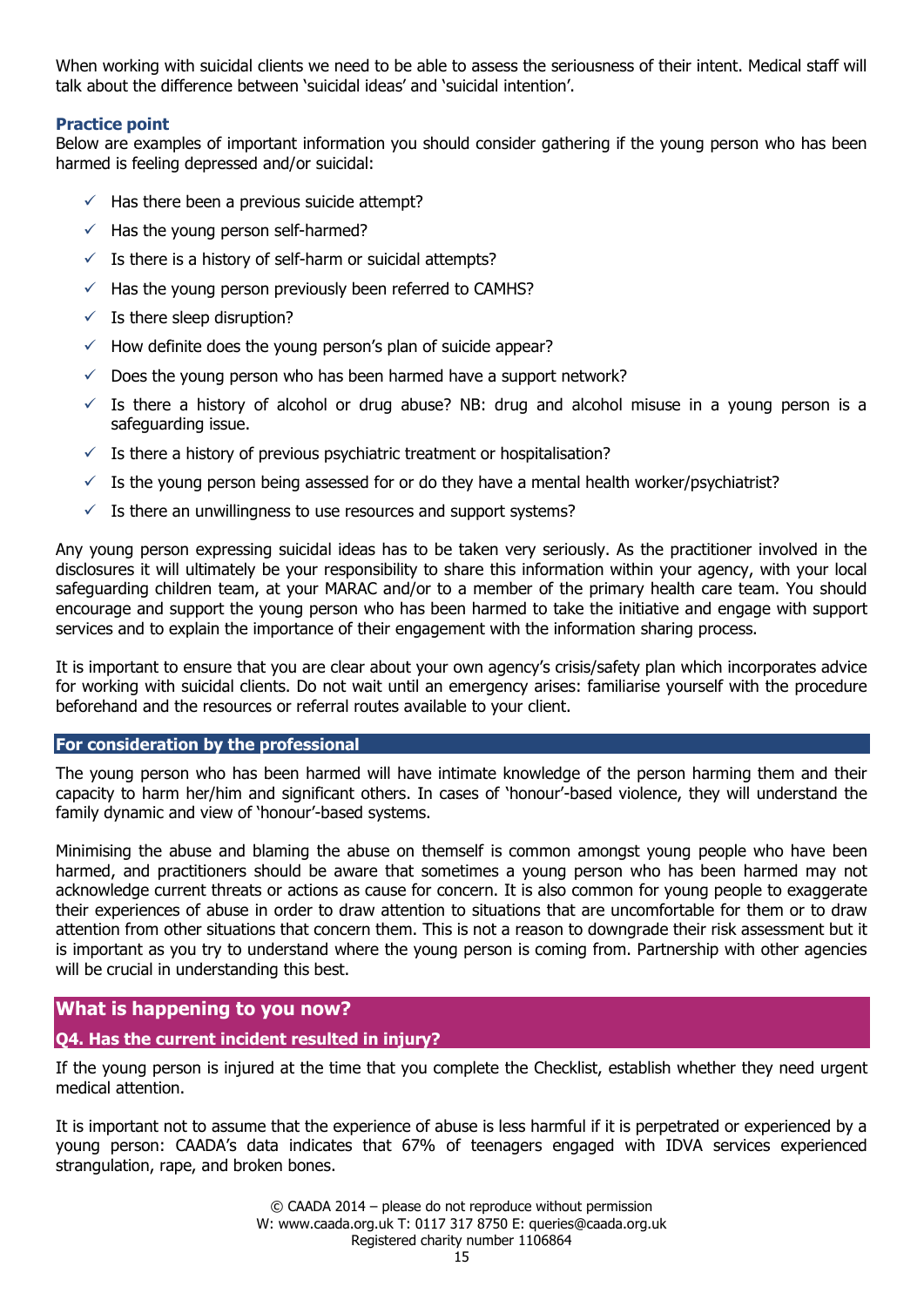#### **Practice point**

Understand the level of injury to identify if any current action needs to be taken:

- $\checkmark$  When did the incident occur?
- $\checkmark$  What injuries have been sustained?
- $\checkmark$  How does this compare to previous injuries? Establish what the worst injury and incidents were.
- $\checkmark$  How long have they been in the relationship? When was the first incident of abuse?
- $\checkmark$  Has this incident been reported to the police?

#### **Q5. Does […] constantly text, call, contact, follow, stalk or harass you?**

Stalking by young people tends to be more violent than that carried out by adults and many young people will also be targeted online. CAADA's data suggests that 53% were experiencing harassment and stalking such as obsessive texts, constant phone calls and threats before they accessed services.

#### **Practice point**

Ensure that you ask the young person who has been harmed about the behaviour of the person who is hurting them (remembering that this may be more than one person); if the young person feels they are being stalked, ask them to clearly describe what happens. Does this make them feel uncomfortable? Do they believe it is done deliberately to intimidate them?

Consider the context and behaviour of what is being done. You may find it useful to ask whether there are certain patterns to the abuse, and to keep a log of incidents. This may become a useful form of evidence in court proceedings. Stalking frequently occurs at the point of separation, but can also occur within a relationship where the couple are still together. This needs to be carefully considered when creating a safety/risk management plan with young people as they may not recognise the severity of risk or be aware - for example that they could track, block or change numbers.

The following are additional risk factors which may indicate future violence in cases of harassment and stalking. They are based on the experiences of adults but they could help you to understand the young person's situation better:

- $\checkmark$  Pursuit of the young person who has been harmed during/after separation.
- $\checkmark$  Turning up unannounced and/or loitering around the workplace/home/school.
- $\checkmark$  Following or loitering near the young person.
- $\checkmark$  Threatening the young person and/or others with suicide, homicide or sexual violence (eg "If I can't have you nobody will").
- $\checkmark$  Calling/texting/emailing continuously and obsessively.
- $\checkmark$  Sending letters/notes/items/'gifts'.
- $\checkmark$  Using friends or peers to monitor the young person.
- $\checkmark$  Making contact around certain anniversaries', birthdays or dates.
- $\checkmark$  Acting violently to anyone else during the stalking incident.

The person who harms your client may obtain information or items from children that could place your client at risk, for example:

- $\checkmark$  Keys to the property.
- $\checkmark$  New addresses of work, school and home.

It is also important to ask whether the young person is being stalked and harassed online. Establish which sites this takes place on and explore how their online security can be improved.

> © CAADA 2014 – please do not reproduce without permission W: www.caada.org.uk T: 0117 317 8750 E: queries@caada.org.uk Registered charity number 1106864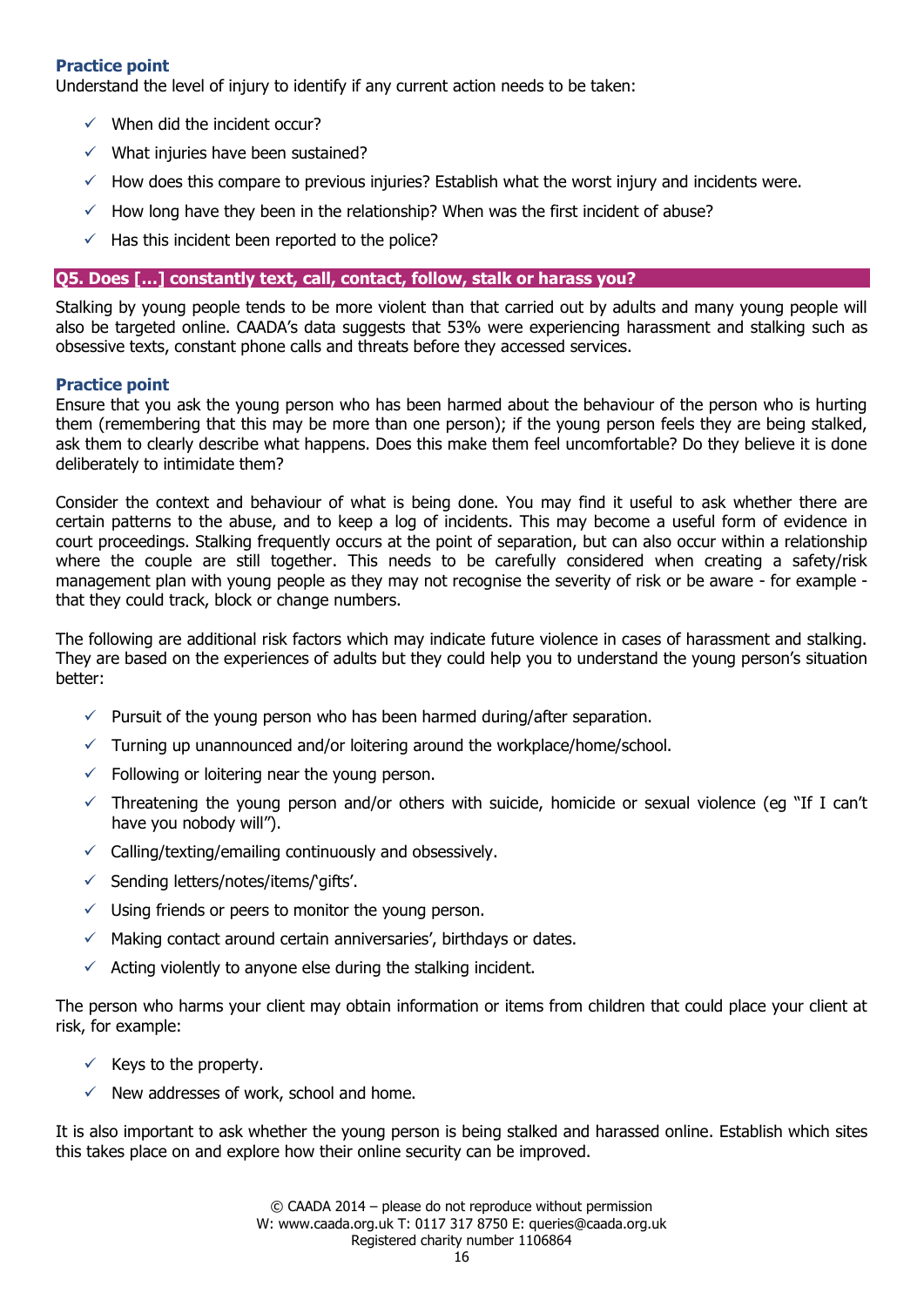#### **Q6. Does […] try to control everything you do? Do they get jealous about anything you do?**

In the CAADA study, 78% of young people were experiencing controlling behaviour such as threats to kill, threats to expose sexual activity, isolation from family and friends, and being put down in public.

Social networking sites provide those who harm with opportunities for control and online tracking, and can limit a young person's ability to protect themselves. Young people's use of new technologies makes them more vulnerable to being controlled: eg through threats to circulate humiliating visual images.

#### **Practice point**

Research (Regan, Kelly, Morris, & Dibb, 2007) has highlighted the importance of coercive control and jealous surveillance as important indicators of risk in relation to adults, so it is useful to explore what the controlling behaviour includes. For example:

- $\checkmark$  Being made to account for time and whereabouts.
- $\checkmark$  Controlling access to online social networks.
- $\checkmark$  Threats to post private information/pictures online.
- $\checkmark$  Isolation from friends and family.
- $\checkmark$  Interception of mail/telephone calls.
- $\checkmark$  Accusations of infidelity.
- $\checkmark$  Being prevented from taking medication, including contraception.
- $\checkmark$  Extreme dominance.
- $\checkmark$  Being prevented from leaving the house or returning home.
- $\checkmark$  Making threats that children will be removed if young person who has been harmed reports.
- $\checkmark$  Extreme jealousy, eg "if I can't have you, no-one else can."
- $\checkmark$  Use of the young person's religion to control.
- $\checkmark$  Providing the young person with a mobile phone which the person who harms them controls the use of.
- Using family members or friends to do any of the above.

You should also consider 'honour'-based violence: a young person may not have 'usual' freedom of choice, may be heavily 'policed' at home or be unable to leave the home address except under escort. Associated children may also be used to control the young person's behaviour. There may be certain behaviours that would be deemed unacceptable in a particular community and that could trigger serious harm or homicide. Having a sexual relationship outside of marriage or having an intimate relationship with somebody who is not the choice of the family would be two examples of this.

Consider how the person causing harm may use the young person's sexual orientation or gender identity to control and abuse them (eg saying they deserve the abuse because they are LGB or T, or that no-one will help them or believe them or that they will disclose their sexual orientation or gender identity to their friends, family, colleagues). They may also question the young person's gender identity or sexual orientation, and make them feel guilty or ashamed.

If you are a professional who comes into contact with the person who harms, consider how they might try to control you too. Professional boundaries and judgements are integral if working with the couple or the family and generally this work is best done by separate professionals.

Once you have identified the extent of control the person who harms has over the young person you should then move to identify windows of opportunity to talk or meet with the young person who has been harmed in the future.

**Q7. Is the abuse happening more often? Q8. Is the abuse getting worse?**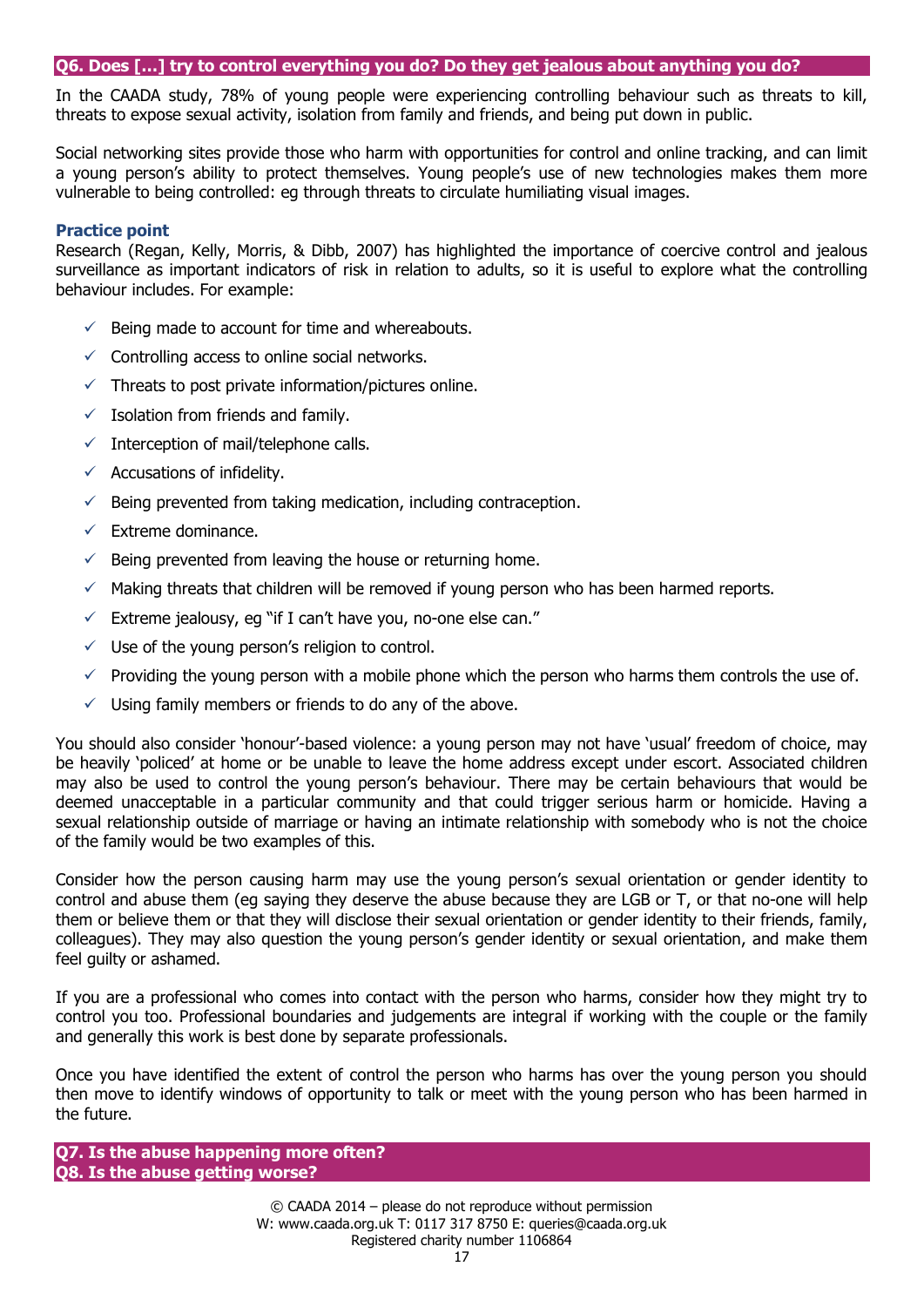Abuse in young people's relationships typically escalates more quickly than adults' and you should explore this carefully even when other risk factors are not present. There is a high level of normalisation of abuse, violence and controlling behaviour amongst young people. A young client may not recognise the abuse and may minimise the harm they are experiencing, so be prepared to spend time exploring what abuse is with them.

## **Practice point**

Previous violence is the most effective indicator that further violence will occur. In cases of 'honour'-based violence, previous family history including towards siblings can be very relevant. To help your client answer this question you may need to follow this up by asking:

- $\checkmark$  When was the last incident?
- $\checkmark$  How many have there been in this relationship? Are they happening more often?
- $\checkmark$  Is this incident worse than the last incident? If so, how?

These questions may deliver a more specific, tangible answer for you to develop a risk management plan. You might suggest that your client keeps a diary or log of incidents to help document the escalation in frequency and severity (if this can be done safely).

#### **For consideration by the professional**

A young person who has recently turned 16 is at a high risk trigger point for forced marriage because they have reached the age of consent/legal marriage and their formal schooling ends. They are particularly at risk during the summer holiday after completing school.

This risk is explicitly linked to school leaving and, as the age to which all young people must remain in education or training has recently been raised to 18, it is important to consider this risk for any young person up the age of 18.

## **Your life and your relationship**

**Q9. Do you see your family and friends as much as you would like? Does […] stop you from seeing friends and family or professionals?** 

## **Practice point**

It is common abusive behaviour to isolate a young person who has been harmed from their normal support network of friends, family and professionals and this can make it very difficult to contact the young person.

For young people who are particularly vulnerable or socially isolated you may also consider whether the abuse has a specific cultural or community context, for example:

- $\checkmark$  You may wish to ask how this is affecting their attendance at school/college/other events. Does the person who they are frightened of stop them from attending outside activities? Are they prevented from engaging in social activity?
- $\checkmark$  Are they concerned about upholding family 'honour'? Does the person who harms tell them they have a cultural/religious responsibility to protect their privacy?
- $\checkmark$  Does the young person feel the extended family and community reinforce the abuse?
- $\checkmark$  Are there threats to disclose the young person's sexual orientation/gender identity to friends/family/work?

## **Q10. Are you pregnant or do you have a baby?**

CAADA research indicates abuse and violence is disproportionately experienced by young pregnant women and mothers and one in five teenage victims is pregnant. Furthermore, a survey by Bowen (2005) found that the likelihood of experiencing domestic abuse increased shortly after pregnancy, and that fewer women reported domestic abuse during pregnancy and up to two months after the birth.<sup>6</sup> This study also found that the

<sup>&</sup>lt;sup>6</sup> Survey of 7,591 women enrolled in the Avon Longitudinal Study of Parents and Children (ALSPAC)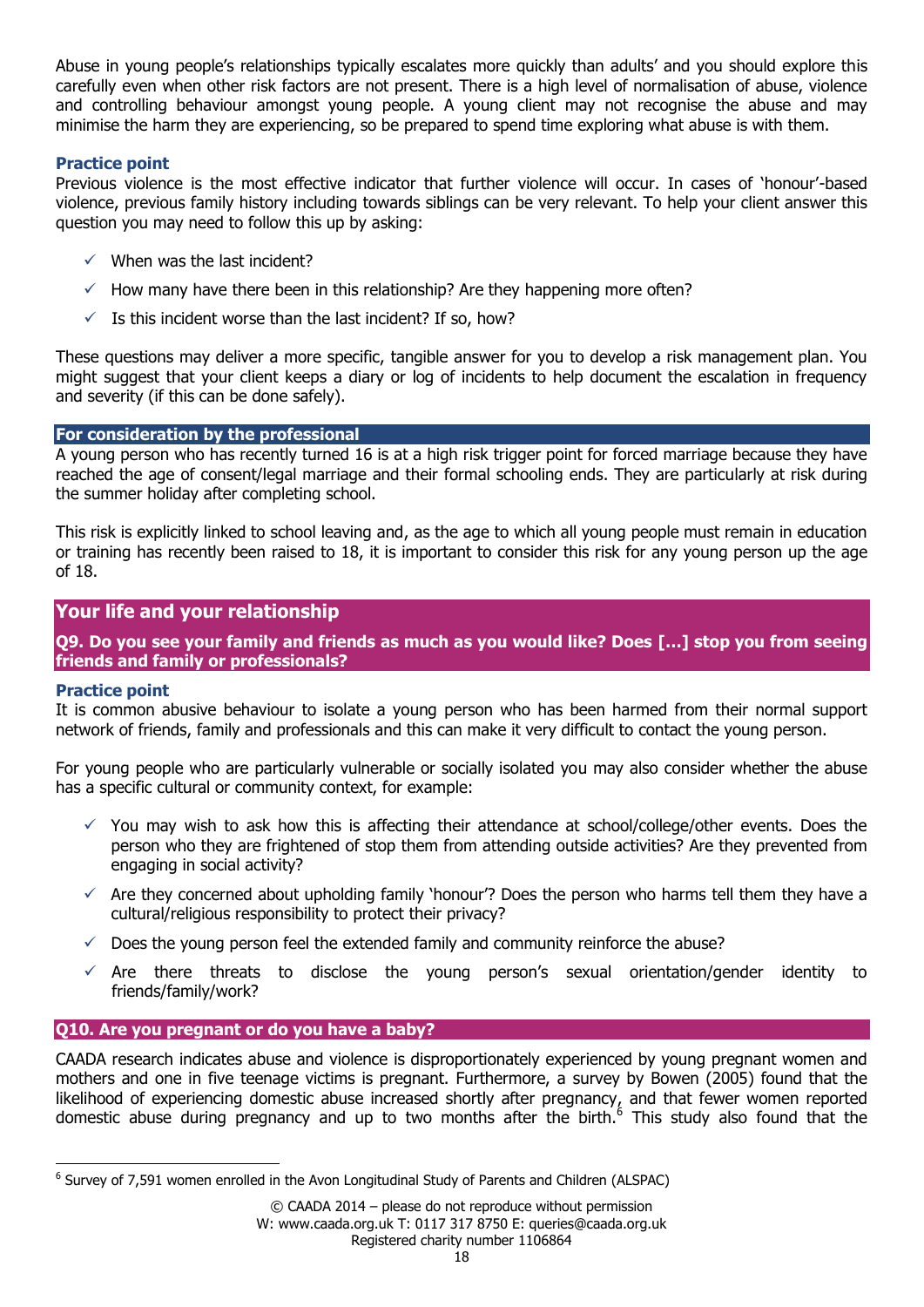experience of domestic abuse in pregnancy was associated with a range of family adversities, including having a first child at an early age.

Part of the abuse may involve forcing a young person to have a termination or assaulting them when pregnant, potentially with the intention of causing a miscarriage. It will also be important to ascertain whether the individual hurting the young person is the father of the unborn child or whether the pregnancy is a result of gang involvement and/or sexual exploitation. This could involve multiple people.

#### **Practice point**

Note whether the young person is pregnant or has just given birth. The answers to the following questions will provide useful context:

- $\checkmark$  What is the estimated due date of the pregnancy?
- $\checkmark$  Does the person harming them know of the pregnancy? Is it his child? If not, you may need to consider whether there are any risks that the child's father poses.
- $\checkmark$  Does the person who harms them target any attacks or abuse towards the young person's stomach area?
- $\checkmark$  Does a midwife or other professionals involved know about the pregnancy and the abuse?
- $\checkmark$  How does the client feel about being pregnant? Was this a planned pregnancy?

In many cases you may find that the young person is unsure about continuing with a pregnancy. You should be prepared to discuss this with your client and be able to refer the young person to pregnancy advisory services so that all of their options can be explored

Using the supplementary information gathered about the pregnancy, you should consider establishing a safety plan for the birth and for after the baby is born.

**Clearly, young children are extremely vulnerable in situations of domestic abuse and consideration must be given both to the risks that they face and the risks to the mother. The London Safeguarding Children Board Procedures state that any single incident of domestic violence towards a mother of a baby under 12 months old (whether the child is present or not) should require a professional to make a referral to the local authority children's social care.** Other research suggests that children under 18 months of age are the most vulnerable in these situations.

**Violence towards a pregnant woman also represents abuse to an unborn child. Unborn children can become the subject of child protection procedures.** Your service will need to consider when it is appropriate to refer such situations to Children's Services

## **Q11. Are there any financial issues?**

#### **Practice point**

Exploring this question will also allude to the level of isolation and control the person who harms has over the young person. Consider these additional questions to gain clarity over the financial control and issues:

- $\checkmark$  Are there any issues regarding the young person's access to public funds? Young people who have no recourse to public funds may be entirely reliant on their spouse for financial support. To help the young person you may need to help their parents/family, particularly in relation to immigration issues.
- $\checkmark$  Does the person who harms restrict/withhold/deny access to the young person's finances?
- $\checkmark$  Do they buy young person gifts or luxury items, or purchase cigarettes, alcohol or illicit substances? This can be an indicator of sexual exploitation.

Finances will need to be considered by all practitioners when considering safety options. Welfare grants or subsistence allowances may need to be negotiated between agencies to allow the young person who has been harmed access to some funds for accommodation or travel to accommodation. In some situations your client may need advice on benefits and/or debt management.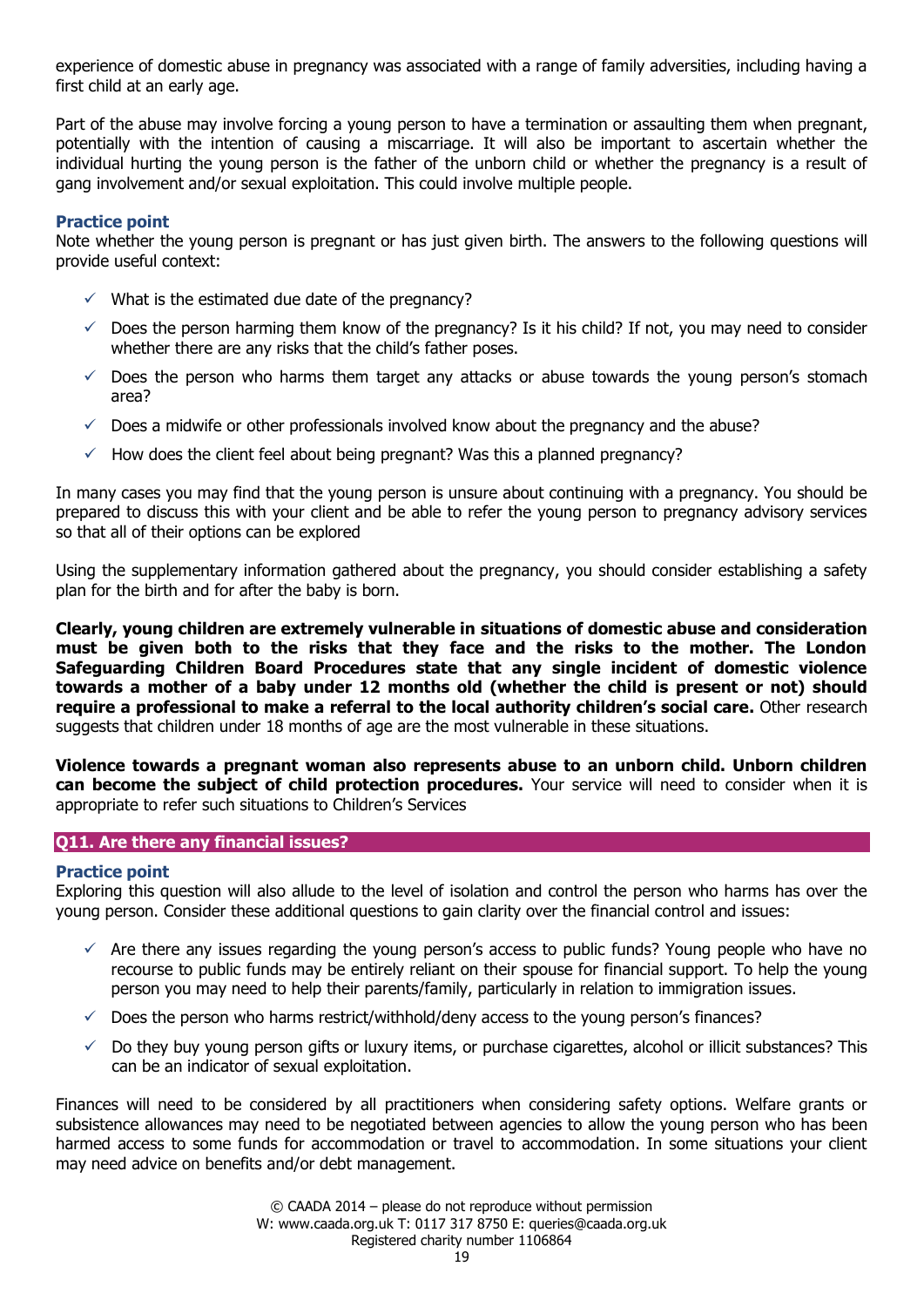#### **For consideration by the professional**

A person is most likely to experience domestic abuse in their first relationship and the majority of these will occur during teenage years. This can be significant: particularly in the case of young women who, unlike young men, develop their identities at the same time as they develop close relationships, through seeing themselves reflected in others. This means that where girls or young women are in a destructive first relationship, a negative life pattern or destructive self-image can also be created.

First same-sex relationships have been identified as a high risk time for domestic abuse to begin as they present a particular set of circumstances in which abuse may occur (Donovan, Holmes, Hester, & McCarry, 2006). This can be particularly harmful for LGBT young people as:

- $\checkmark$  The victim may lack of confidence in what behaviours are acceptable in intimate same sex relationships.
- $\checkmark$  They may not have an established LGBT support network in which to air their concerns.
- $\checkmark$  They may have limited access to role models about healthy and respectful relationships (Ristock, 2002).

Young people with experience of family violence have increased vulnerability to experience abuse in a relationship, and at an earlier age, than young people with no history of family violence. Young victims of sexual abuse are also vulnerable to repeat victimisation.

## **Things that might have happened to you in the past**

## **Q12. Have you broken up with or tried to break up with the person who is hurting you?**

Young people's relationships may be short but any abuse can and often does escalate quickly. Post-separation abuse can occur, even when the relationship itself is relatively brief. It is important to validate the seriousness of young people's experiences in relationships.

Attempts to end a relationship are strongly linked to intimate partner homicide for adults (Websdale, 1999; Regan, Kelly, Morris, & Dibb, 2007) and the abuse often does not end when the relationship does. Research suggests that adult women are particularly at risk within the first two months of leaving an abusive relationship (Wilson & Daly, 1993; ACPO Findings from the Multi-agency Domestic Violence Homicide Review Analysis, 2003).

It is therefore important that work is carried out to ensure that the young person who has been harmed can leave the relationship as safely as possible. You should explore with your client the different options for separation and identify where further contact from the abuser should be expected: do they go to school or college together? Do they share a friendship group? Do they socialise in the same places? Does the person who harms them know where they are likely to spend their time?

In cases of 'honour'-based violence, separation may be identified by the young person who has been harmed as an attempt to run away.

#### **Practice point**

You may also want to probe for additional information which is linked to other questions on the Young People's Checklist, for example:

- $\checkmark$  If the client has separated from the person harming them, when was this?
- $\checkmark$  Is the client currently planning to break up with their partner?
- $\checkmark$  Does the abuser threaten what they may do if the young person leaves them? For example, do they say things like '"If you were to ever leave me…"?
- $\checkmark$  Is the young person frightened by this? Are they prevented from leaving due to family pressure or the threat of dishonour?
- $\checkmark$  Does the person who harms them have direct links to young person's family? Eg are they family friends?
- $\checkmark$  Do the young person's friends have links with the person who harms them? Eg are they in a relationship with their friend, or are their friends affiliated or associated with the same gang?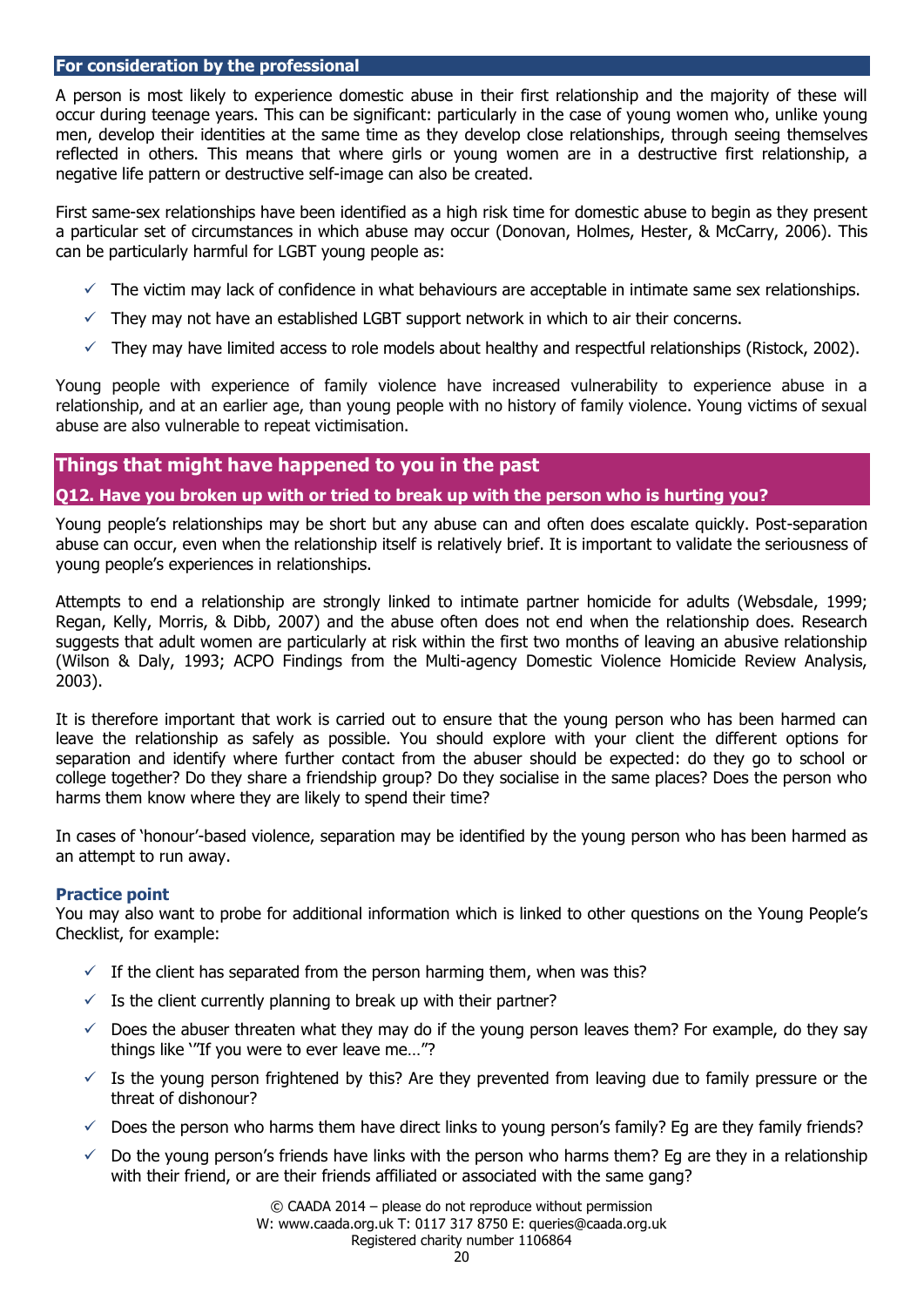- $\checkmark$  Is the client prevented from separating due to threats of being 'outed' to family/employer etc?
- $\checkmark$  Does the client's dependence on the person who harms them for physical care prevent escape?

In some cases, you may be approached by different individuals (family/friends etc) to try and find out information that would identify the whereabouts of the young person who has been harmed. It is important to maintain client confidentiality at all times and establish with the young person who it is safe to talk to in order to avoid putting them at greater risk.

A young person should be able to choose with whom you make contact within their immediate environment (eg parents, school, extended members of family); however young people cannot choose if you need to share information with children's services to report safeguarding concerns.

## **Q13. If you have children, is there conflict between you and the person who is hurting you over seeing the children?**

## **Practice point**

When considering the safety of the young person and their children, it is important to discuss informal contact and family routines in order to identify when a young person and their children may be at risk. Harassment and stalking often continue post-separation and child contact is used by those who harm to do this. You may want to find out:

- $\checkmark$  How many children they have and whether they are from this or previous relationships.
- $\checkmark$  If the person who harms them has parental responsibility.
- $\checkmark$  If there is any formal (via solicitors/children's services) or informal regulation of child contact.
- $\checkmark$  Where the children go to school/after-school activities/receive medical attention, and whether the person who hurts the young person knows this.
- $\checkmark$  If the person who harms them threatens to kidnap or harm the children.
- $\checkmark$  If they threaten to report the client to children's services or the family courts as being a 'bad mother', or threaten that the children will be removed from the young person's care.
- $\checkmark$  If they threaten to send the children overseas or gain custody through other cultural/religious means.
- $\checkmark$  If they threaten to use the client's sexual orientation within the courts/children's services arena as a way to 'take the children'.

These are important pieces of information for your agency, the safeguarding authorities and the MARAC to include in safety/risk management plans. This is so that they can be built into any criminal or civil sanctions such as bail conditions; restraining orders; non-molestation/occupation orders; and orders under the Children Act.

#### **Q14. Has […] ever used weapons or objects (such as a phone or household item) to hurt you?**

## **Practice point**

Supplementary questions may cover:

- $\checkmark$  Has this last incident involved the use of any weapons?
- $\checkmark$  Does the person who harms them have access to weapons through friends/acquaintances/employment?
- $\checkmark$  Does the person who harms them have military or martial arts training?
- $\checkmark$  Does this significantly concern either the client or yourself?

It may be useful to include examples of 'objects' that can be used as weapons so that clients can relate the question to their situation. Thus, the question aims to cover not just weapons such as knives or guns, but also household objects which may be used as weapons, for example:

 $\checkmark$  Mobile phones.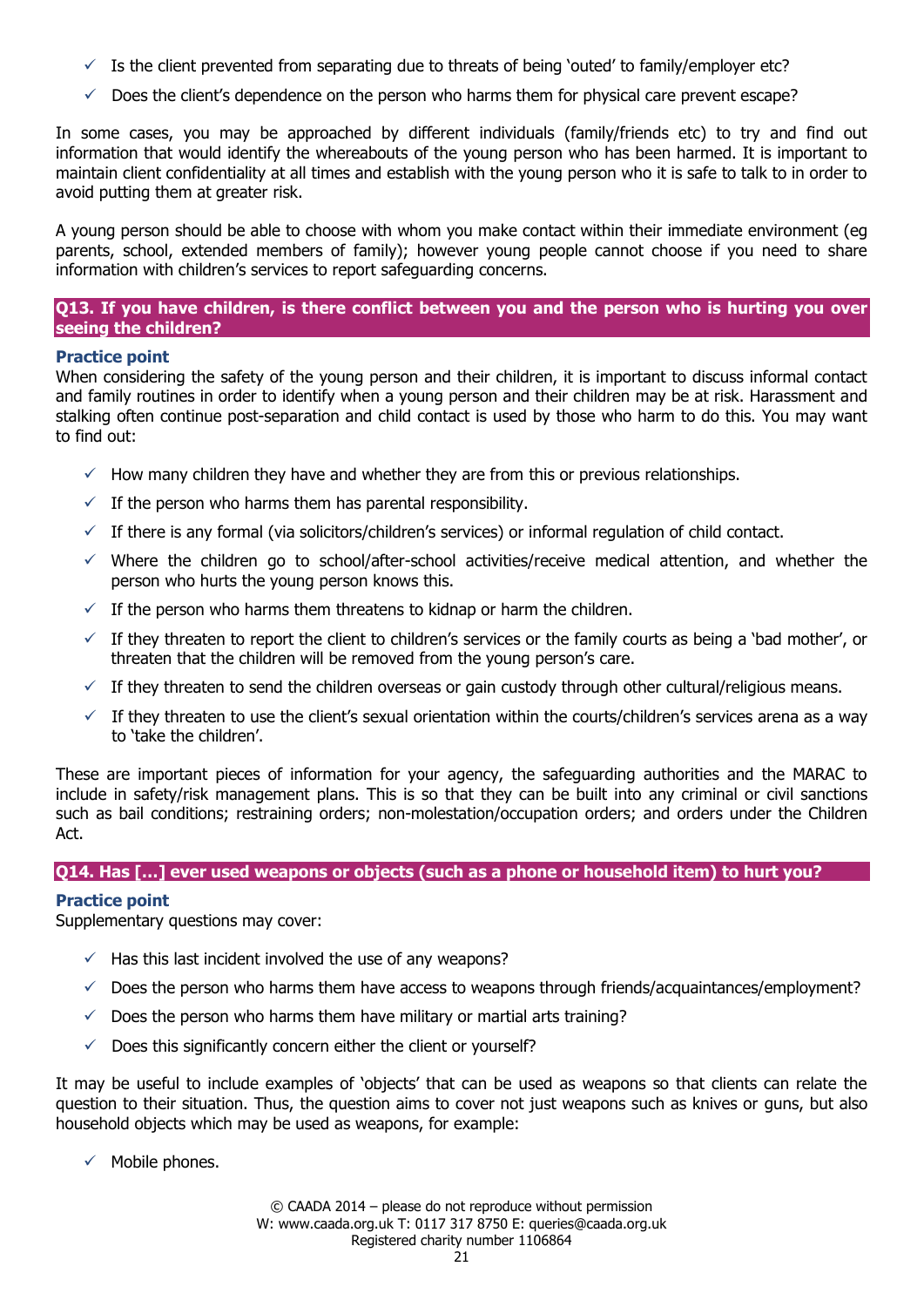- $\checkmark$  Game controllers or remote controls.
- $\checkmark$  Ashtravs.
- $\checkmark$  Children's toys.
- $\checkmark$  Family pets.

This information is useful to identify both risks to the young person and risks to other professionals working with the person who is causing harm. You will also need to consider notifying the police and any relevant professionals. If this case is referred to MARAC, prompt professionals to record this within their own agencies for any staff attending the home.

Young women who are affected by or affiliated to gangs may be used to carry or harbour weapons or drugs. Their own safety is risked by being in close proximity to guns and other weapons and this may be increased by the threat that the weapon will be turned on them if they don't comply or think about disclosing a crime. In addition, the fact that they know or are part of criminal activity means they may be silenced by the gang into revealing the abuse they are experiencing by their partner for fear of police intervention.

#### **Q15. Has […] ever threatened to kill you or someone else?**

It is possible that some young people may minimise their experience of threats to kill, therefore it is important to explore the context in which they were made: ie during times of violence? In front of others? When weapons were involved? It is also important to assess whether the young person who has been harmed is genuinely frightened by the threats.

If the young person who has been harmed is considering reporting these threats to the police, it is important to manage their expectations about what action the police may be able to take. As a service you may need to discuss with your local Community Safety Unit/Domestic Violence Unit/Public Protection Unit what evidence they may require to substantiate a charge of threats to kill.

#### **Practice point**

It may be useful to ask additional questions such as:

- $\checkmark$  Who is threatening to kill the client? The threat may be from many members of the family, extended family or community in 'honour' cultures.
- $\checkmark$  What threats does the person who harms them make? How do they threaten to kill the client or others?
- $\checkmark$  Who else have they threatened to kill (ie children, parents, siblings, pets etc)?
- $\checkmark$  Who else have they told that they intend to kill the client or others? Sometimes such threats are made to third parties including police and probation officers.

## **Q16. Has […] ever attempted to strangle/choke/suffocate/drown you?**

Any such attempts should be taken very seriously as previous strangulation can be an indicator of future homicide. It may be useful to ask additional questions to assess the seriousness of this risk:

- $\checkmark$  When did they attempt to strangle/choke/suffocate/drown you?
- $\checkmark$  What did they do? Did they use implements (eg shoe laces) or use their hands?
- $\checkmark$  How often do they do this?
- $\checkmark$  Did you/do you lose consciousness?

#### **Q17. Does […] do or say things of a sexual nature that make you feel bad or that physically hurt you or someone else?**

This question should consider both acts that the young person believes that they have consented or volunteered to and acts that they did not.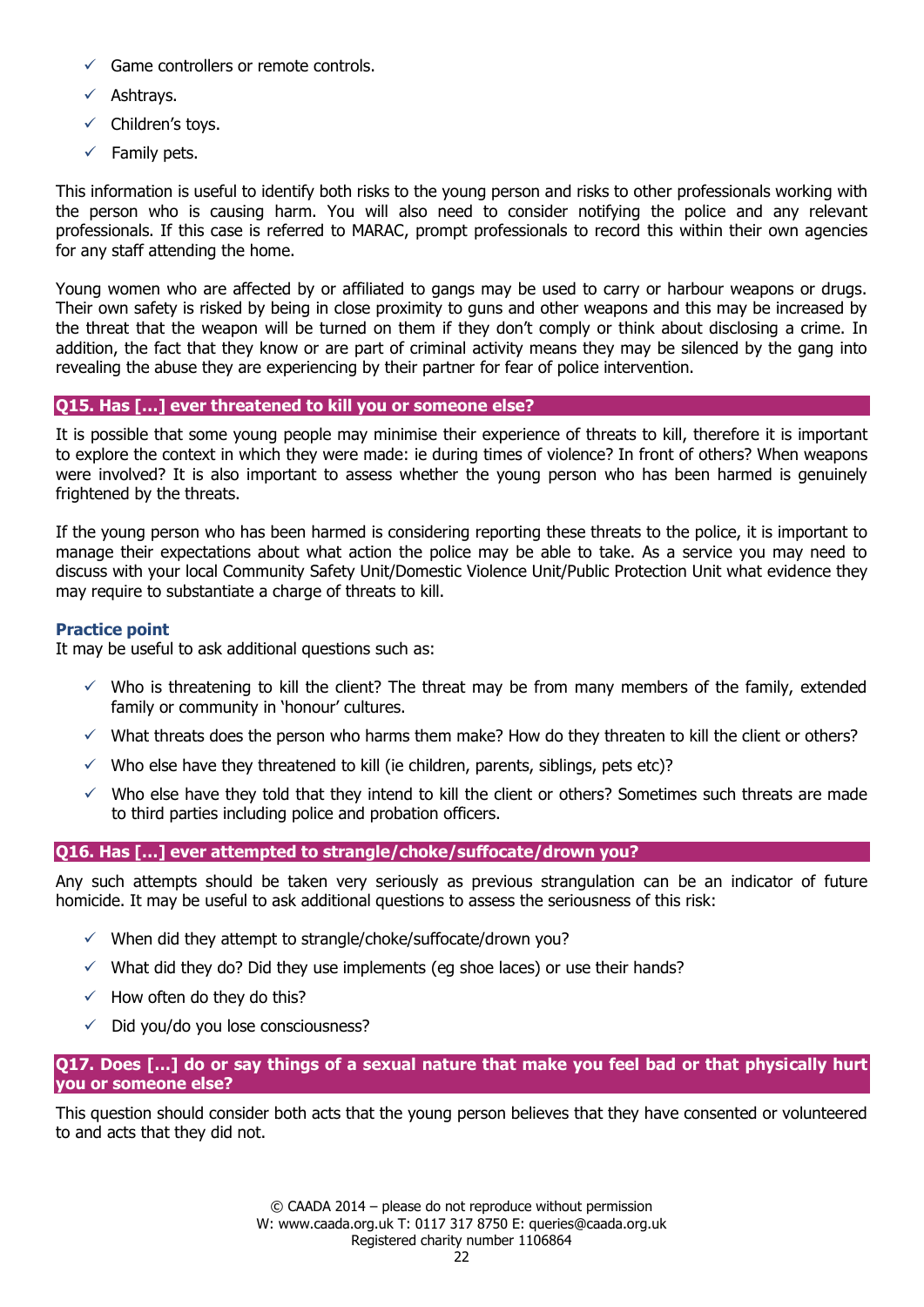The CAADA study found that 22% of young people were experiencing sexual abuse such as rape, unwanted touching or sexual insults. They were also identified as being vulnerable to exploitation: ranging from apparently 'consensual' relationships - which are in fact exchanges of sex for gifts, accommodation or every day necessities - through to organised crime.

Young people may have limited knowledge and understanding around choice and consent and this should be explored. Many young people find it difficult to identify themselves as being exploited, as quite often they have an attachment to the person causing them harm and will attempt to minimise or justify their behaviour. There is also a normalisation of pornography and sexually explicit images amongst some young people which can affect the sort of behaviour perceived as 'normal' and acceptable, further increasing vulnerability and, potentially, the severity of the sexual violence being used against them.

Firmin refers to rape as the only 'weapon' that cannot be found during police stop and searches and that this has led to its use as a threat and act in relation to gangs, both involving young people directly and, potentially, their family and friends as they may be placed at risk from revenge attacks.

In cases of sexual violence, young women may not know where to go, or of the distinction between enforcement and support. As a result they may think that, if there is criminal involvement, that there is no protection available to them (LEAP, 2011). This should be carefully explored so that you are aware what barriers to reporting to the police and other agencies may exist.

#### **Practice point**

This may appear a difficult question to ask a young person who has been harmed, especially if this is the first conversation you have had and it may be a point you come back to. However, it is crucial that you ask as it is very important to understand the risk of sexual abuse that a young person faces.

It is important to explore what consent means to the young person and whether they are being exploited in a relationship that they may deem consensual. You may find it helpful to frame the question in the following way:

"Many young people that I have spoken with in the past have talked to me about their partner/ex-partner doing or saying things of a sexual nature that they didn't feel ready to do, that made them feel bad, or that physically hurt them. Has this ever happened to you?"

Explore what took place. It is important to be aware that rape, sexual abuse and intimidation are not always identified as such by young people. Thus, it is important as a practitioner that you are able to talk to your client about the range of sexual abuse they may be experiencing. For example:

- $\checkmark$  Intimidation and pressure to have sexual intercourse including use of weapons.
- $\checkmark$  Use of sexual insults.
- $\checkmark$  Unwanted sexual touching including use of objects.
- $\checkmark$  Inflicting pain during sex.
- $\checkmark$  Refusal to use contraception or have safe sex.
- $\checkmark$  Exploiting the young person through the taking of photographs and videos: threatening to expose them to friends/family or to post pictures online; or hijacking social media sites/controlling profiles to post material.
- $\checkmark$  Forcing the young person to have sexual intercourse with other people.
- $\checkmark$  Sexual abuse of children.
- $\checkmark$  Exposing children and/or the young person to pornographic material.

Once you have identified what type of sexual abuse is being perpetrated against the young person, it is useful to know:

- $\checkmark$  When did this happen? How often does this happen and who with?
- $\checkmark$  What did they do?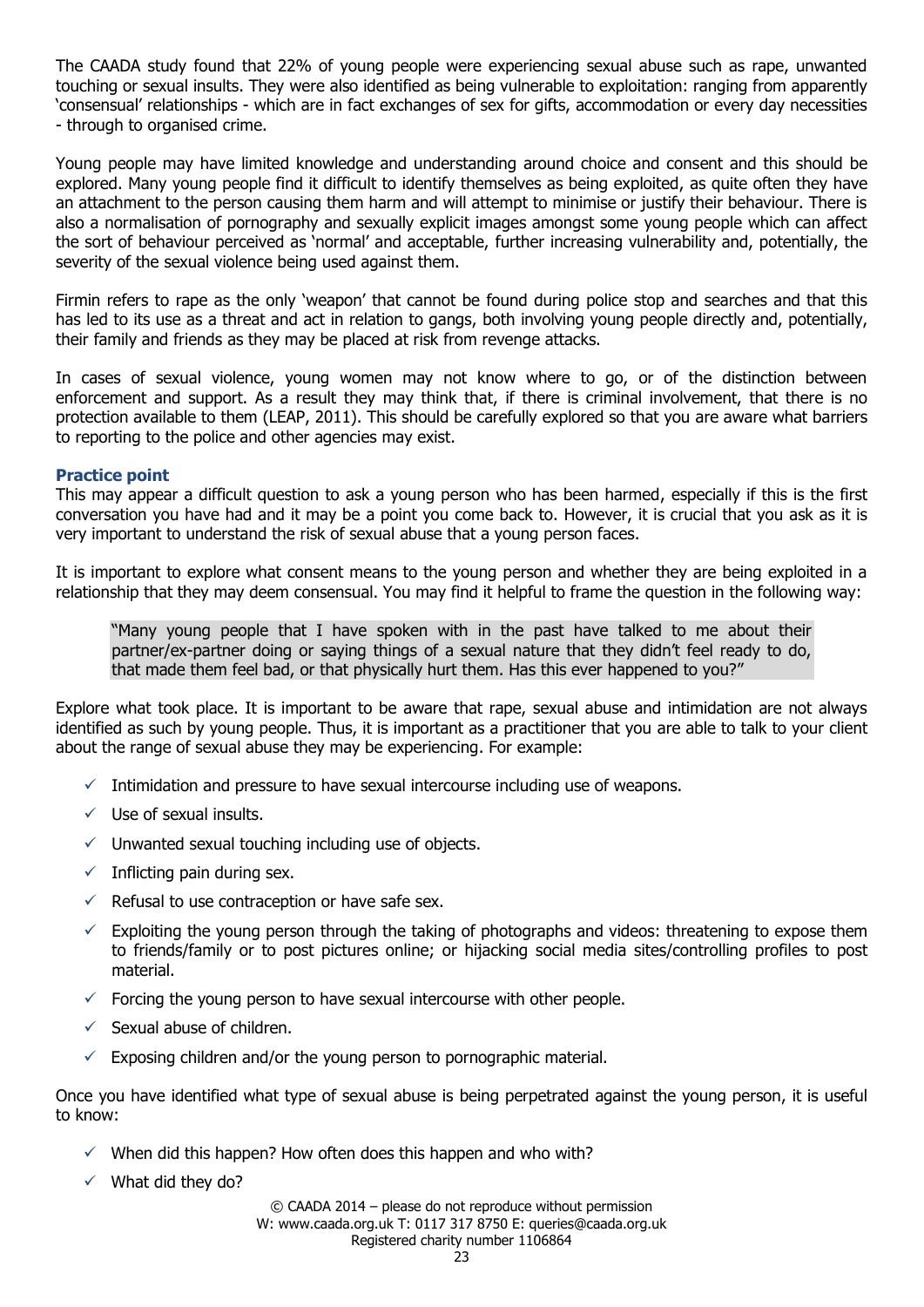- $\checkmark$  Did you talk to anyone, report this to the police or seek medical attention?
- $\checkmark$  Have they done this to anyone else before? Eq children or a previous partner.
- $\checkmark$  Is the client concerned about any sexually transmitted diseases or pregnancy as a result of the attacks?

If there has been a recent attack, you can offer the services of the local Sexual Assault Referral Centre (SARC), A&E or police for further medical or legal investigation. Even where the attack happened too long ago to collect evidence, SARCs can offer longer term support.

#### **Q18. Is there any other person who has threatened you or who you are afraid of?**

Young people are more likely than adult victims to be abused by more than one person, and this may have links to 'honour'-based abuse and gang affiliation. Encourage the young person to specify who they are afraid of, and why. Consider extended family if HBV, or other gang members in the case of a gang affected or affiliated young person.

#### **Practice point**

#### **'Honour'-based abuse**

In cases where the concept of 'honour' is at stake, the potential for multiple perpetrators is significantly increased and may include family or community members. It has also been known for families to hire someone to perpetrate violence against the person they believe has shamed the family. The client may have been threatened by someone, or may cite instances of behaviour that would be quite acceptable in one culture, but is not perceived so in theirs. Examples of this in relation to 'honour'-based violence might include:

- $\checkmark$  Smoking in public.
- $\checkmark$  Inappropriate make up or dress.
- $\checkmark$  Truanting.
- $\checkmark$  A relationship not being approved of by family and/or community.
- $\checkmark$  Rejection of religion or religious instruction.
- $\checkmark$  Rejection of an arranged marriage.
- $\checkmark$  Pre-marital conflict or pre-marital or extra marital affair.
- $\checkmark$  Reporting abuse.
- $\checkmark$  Running away.
- $\checkmark$  Sexual conduct talking, kissing, intimacy in a public place.
- $\checkmark$  Pregnancy outside of marriage.
- $\checkmark$  Being a reluctant immigration sponsor.
- $\checkmark$  Attempts to separate/divorce.
- $\checkmark$  Refusal to participate in an arranged marriage.
- $\checkmark$  Having an intimate relationship outside of marriage.
- $\checkmark$  Sexual orientation (including being gay, lesbian, bisexual or transgender).

If you do think this is a risk, you will need to establish whether relatives, including female relatives, might conspire, aid, abet or participate in the abuse or - potentially - killing. For example, younger relatives may be selected to avoid senior family members being arrested, often due to the perception that younger offenders may receive a more lenient penalty. **You should consider whether the young person's partner, children, associates or their siblings are also at risk.**

Professionals should assess the following factors in relation to the nature of the risk, and actions they may take as part of a safety plan: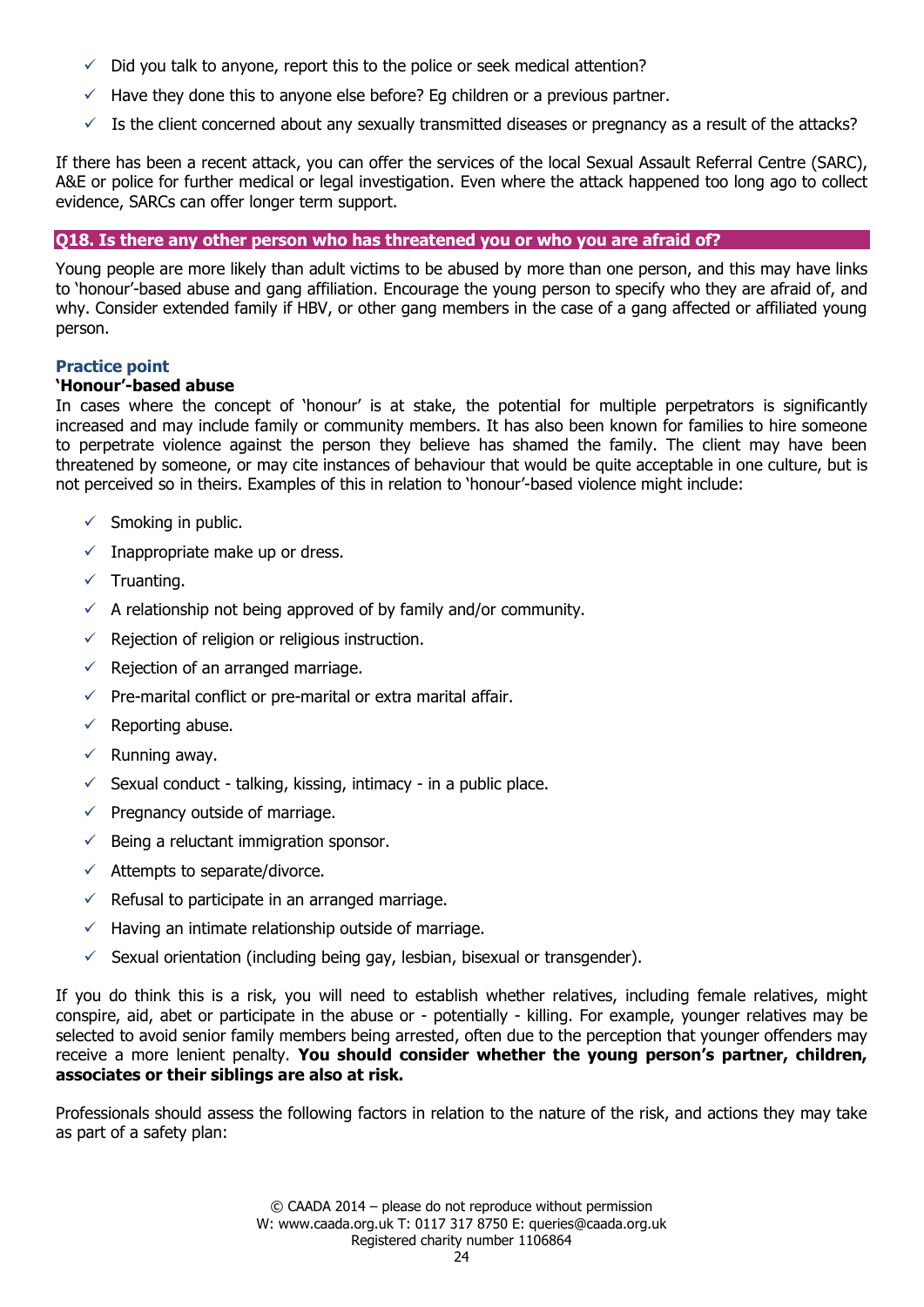- $\checkmark$  The on-going relationship or connection between those causing harm and the young person, as this may enhance vulnerability to future abuse and act as a barrier to help-seeking options.
- $\checkmark$  Other siblings being subjected to similar issues/abuse.
- $\checkmark$  The existence of a strong extended family network or strong links within the community.
- $\checkmark$  The possibility that family may seek to locate and pressurise the young person.
- $\checkmark$  The possibility that family may seek to remove/abduct the young person, including taking them abroad.
- $\checkmark$  Any threats to new partner/ex-partner.
- $\checkmark$  A history of abusing others in a domestic context or of other violent behaviour in the case of the person or people causing the harm.

#### **Within a gang context**

A lack of sympathy for those who experience sexual violence in gang-related contexts combined with a tendency to blame females in sexually coercive situations can create an extremely isolating environment for young people who have been harmed in this way. It is important to convey complete respect and demonstrate to the young person that they have your full attention. Research suggests that just one positive non-abusive relationship can significantly increase a young woman's self-esteem.

A gang-associated or affiliated young person may be concerned about their own gang members and rival gang members, as others may be assaulted or killed as punishment for someone else's 'dishonourable' behaviour.

Young women who have gang-involved male family members are particularly vulnerable to sexual assault as revenge. A young person may be sexually exploited in order to receive 'protection' from a gang or to gain status within the gang. They may also be involved in initiation rites, particularly sexual acts, with multiple gang members. Threats to disclose this (particularly with images on social media etc) may be used to blackmail the young person into silence about continued abuse. In addition, young women in gangs may bring others into the gang to be raped or kidnapped as a protective strategy (ROTA, 2010).

## **Q19. Do you know if […] has hurt anyone else?**

#### **Practice point**

Adult perpetrators of intimate partner and familial abuse do not tend to discriminate in terms of who they are abusive towards. Research shows that it tends to be part of a pattern of repeated aggression toward other persons persisting over the life course, with a series of victims including siblings, schoolmates, dating partners, strangers, partner and/or work colleagues (Richards, 2004; Fagan, Stewart, & Hansen, 1983; de Becker, 1999).

The information revealed by this question will point you to which other support agencies need to be involved with the family. For example, this may include children and young people's services or the protection of vulnerable adults team.

It is important to identify the following:

- $\checkmark$  Who the other victims are.
- $\checkmark$  If they are children, how and when were they harmed?
- $\checkmark$  Current whereabouts of the other individuals who have been harmed.
- $\checkmark$  Dates of birth of the children (for identification purposes).

You should also consider HBV or, in the case of a gang-affected or affiliated young person, other gang members or rival gang members.

#### **Q20. Has […] ever mistreated an animal or their family pet?**

## **Practice point**

Experts increasingly recognise a correlation between cruelty to animals and intimate partner violence (Cohen & Kweller, 2000). The use or threat of abuse against companion animals may be used to keep young people who are being harmed from seeking help or disclosing their experience.

> © CAADA 2014 – please do not reproduce without permission W: www.caada.org.uk T: 0117 317 8750 E: queries@caada.org.uk Registered charity number 1106864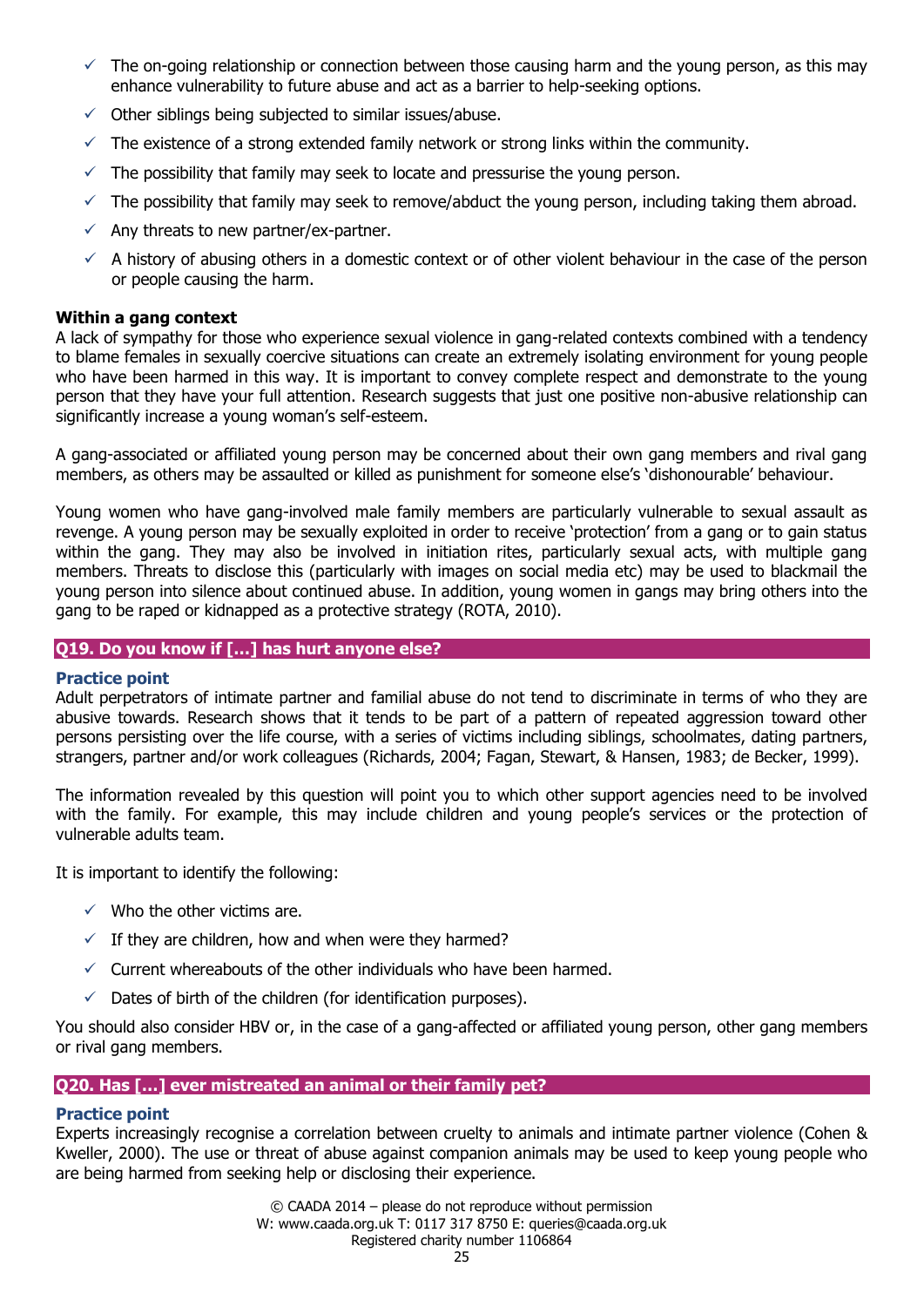## **The person who harms you**

## **Q21. Has […] had problems in the past year with drugs (prescription or other), alcohol or mental health, leading to problems in leading a normal life?**

#### **Practice point**

This includes serious problems in the past year with illicit drugs, alcohol or prescription drugs leading to impairment in social functioning (health, relationships etc). It also includes depression (Regan et al, 2007).

A young person may be acutely aware of how alcohol or drugs affect the person who harms them and may also blame the abuse on the addiction of that person. The young person who has been harmed may be reluctant for the police or any agency knowing about the abuse for fear they would find out about the involvement with/use of drugs by the person who harms them. They may fear incrimination themselves or repercussions.

This question needs to be managed carefully and attention paid as to what the young person's concerns are around this issue. The young person and the person who harms them may also be using the same or similar substances and therefore be accessing the same services, suppliers and places. You may find it useful to establish:

- $\checkmark$  How often does the person who harms them drink/use drugs?
- $\checkmark$  Do they have an addiction?
- $\checkmark$  Are the drugs prescription or illegal?
- $\checkmark$  What do they use?
- $\checkmark$  Is the young person being harmed supplied with alcohol or drugs as part of the abuse?

In relation to any mental health conditions:

- $\checkmark$  Has the person who harms them been diagnosed with any mental health conditions?
- $\checkmark$  Are they receiving support or intervention for this? This could be in the form of counselling, prescription drugs etc.
- $\checkmark$  Has there been a recent change in the person's mental health?
- $\checkmark$  Are there other triggers to violent behaviour?

#### **Q22. Has […] ever threatened or attempted suicide?**

#### **Practice point**

It may also be useful to ask if they self-harm, as suicidal behaviour is evidenced by a history of suicide attempts, self-harm or suicidal ideation. Homicidal behaviour is evidenced by the same. Thus if person who harms them threatens suicide, one should be alert to the heightened risk of homicide to others (Menzies, Webster, & Sepejak, 1985; Regan et al, 2007).

The young person who has been harmed may indicate that they are frightened that the person who hurts them may kill themselves, kill them (the young person) and the children. If so, this is something that you should highlight within a safeguarding referral and at the MARAC. If you have any concerns about a young person's wellbeing, this must be reported as a safeguarding issue to children services.

#### **Q23. Has […] ever breached their bail conditions or not followed an order by the police or a judge in court?**

#### **Practice point**

Previous violations of criminal or civil orders may be associated with an increased risk of future violence. Similarly, previous violations of contact or non-contact orders may be associated with an increased risk of future violence. As a practitioner, you should consider breaches of court-mandated contact arrangements, agreements with children's services about contact with children, and breaches of civil or criminal court orders.

The young person may be aware that the person who harms them has breached bail or injunctions in relation to a previous partner. Equally, as a professional, you may be in possession of information on this while the young

© CAADA 2014 – please do not reproduce without permission

W: www.caada.org.uk T: 0117 317 8750 E: queries@caada.org.uk

## Registered charity number 1106864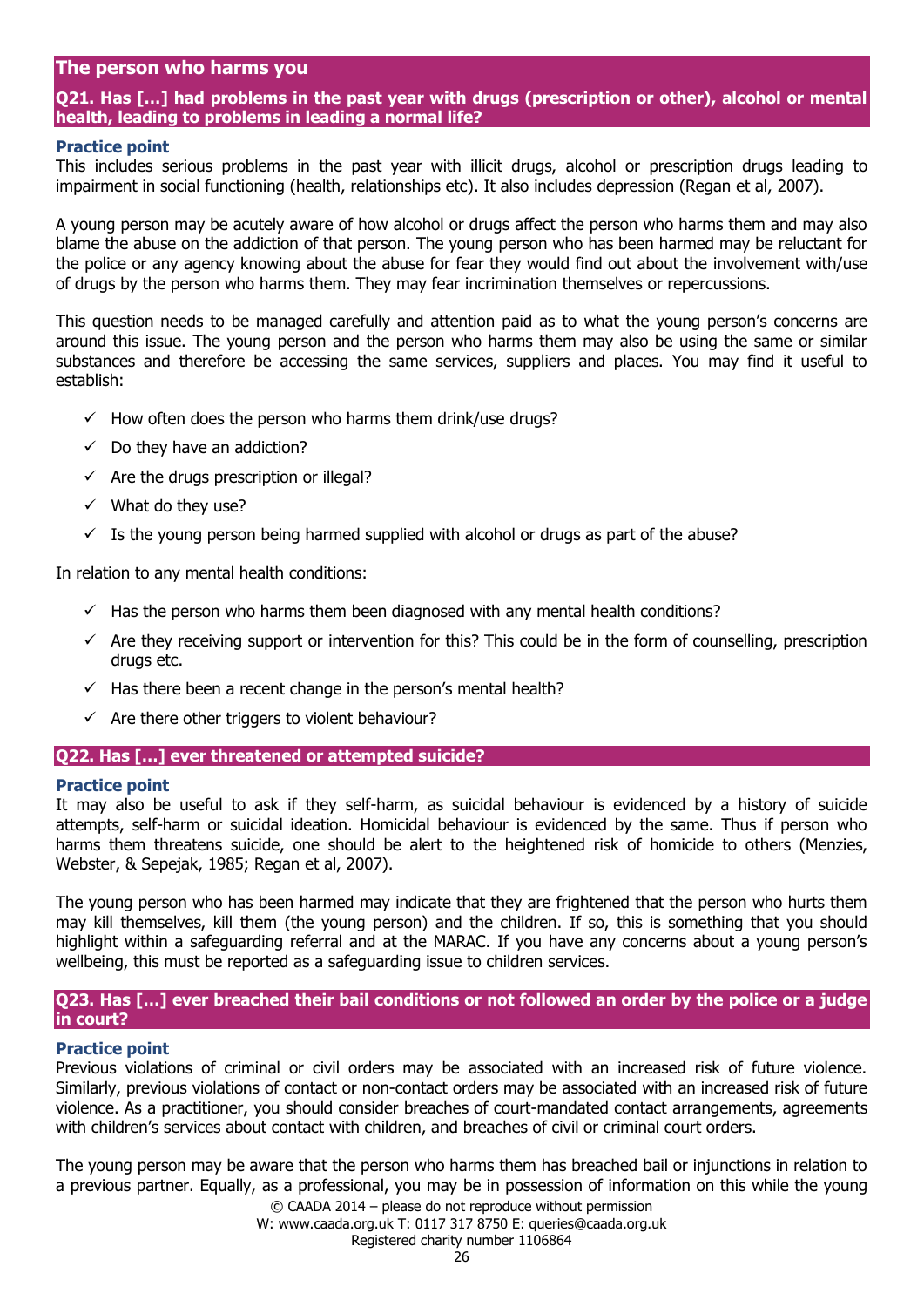person remains unaware. Such information will need to be handled delicately and advice sought as to whether it is proportionate for you to disclose this to the young person for their own safety.

#### **Q24. Do you know if […] has ever been in trouble with the police or has a criminal history?**

It is important to note that offenders with a history of violence are at increased risk of harming their partner, even if the past violence was not directed towards intimate partners or family members (Stuart &, Campbell, 1989; Regan et al, 2007). When histories of violent people are examined, a consistency begins to emerge in their approaches to interpersonal relationships (Richards, 2004). The exception to this relates to 'honour'-based violence, where there will commonly be no other recorded criminal history.

#### **Practice point**

As with question 23, the young person who has been harmed may not know or not want to disclose the criminal activity of the person who harms them, for fear of further reprisals from them (or other family members), or for fear of incriminating themselves. This should be carefully explored to enable you to establish what the barriers may be to reporting to the police and other agencies.

Additional questions that could follow may include:

- $\checkmark$  Is the record for domestic abuse? With this partner? Another partner?
- $\checkmark$  Other violence?
- $\checkmark$  Is the criminal gang-related?
- $\checkmark$  Other criminal record?

The young person may be unaware of other criminal behaviour and so you may need to review the answer to this question with your local police Public Protection Unit. Information about other criminal activity can both add to our understanding of the risks a person causing harm might pose, and also potentially give other options to manage their behaviour. There may be situations where your referral has come from the police and you are made aware of the criminal history of the person who harms. If so, you will need to be very sensitive to the fact that the young person may not be aware of this. You should discuss with the police what information they might be able to share with the young person.

#### **For consideration by the professional**

It is important to gather the age of the person who harms, as research suggests that an age gap of five years should be of particular concern and may present more significant risks of harm and other abuse, eg child sexual exploitation. This may also escalate the priority of immediate actions, such as a child protection referral etc.

## <span id="page-26-0"></span>REVEALING THE RESULTS TO YOUR CLIENT

It is important that this is handled in a sensitive manner. Revealing to a young person that they are at high risk of serious harm or homicide may well be frightening and overwhelming. It is important that you state what your concerns are exactly by using the answers the young person gave to you and by explaining your professional reasoning/judgement.

It is important that you explain what the next steps are to be, eg risk management; safety plans; referrals to children's safeguarding teams and the MARAC. In every case that is referred to a MARAC, a referral to children's social care should also be made.

**In cases of HBV**, the young person who has been harmed will need reassurance that there are systems in place to ensure that family members will not be contacted or informed. Such contact could clearly put the young person who has been harmed at much greater risk.

An example of the wording you might use to explain the situation to the young person might be:

"You've told me a number of things which, from my experience and the tools I use to assess how dangerous your situation is, tell me that you are at risk of further serious harm.